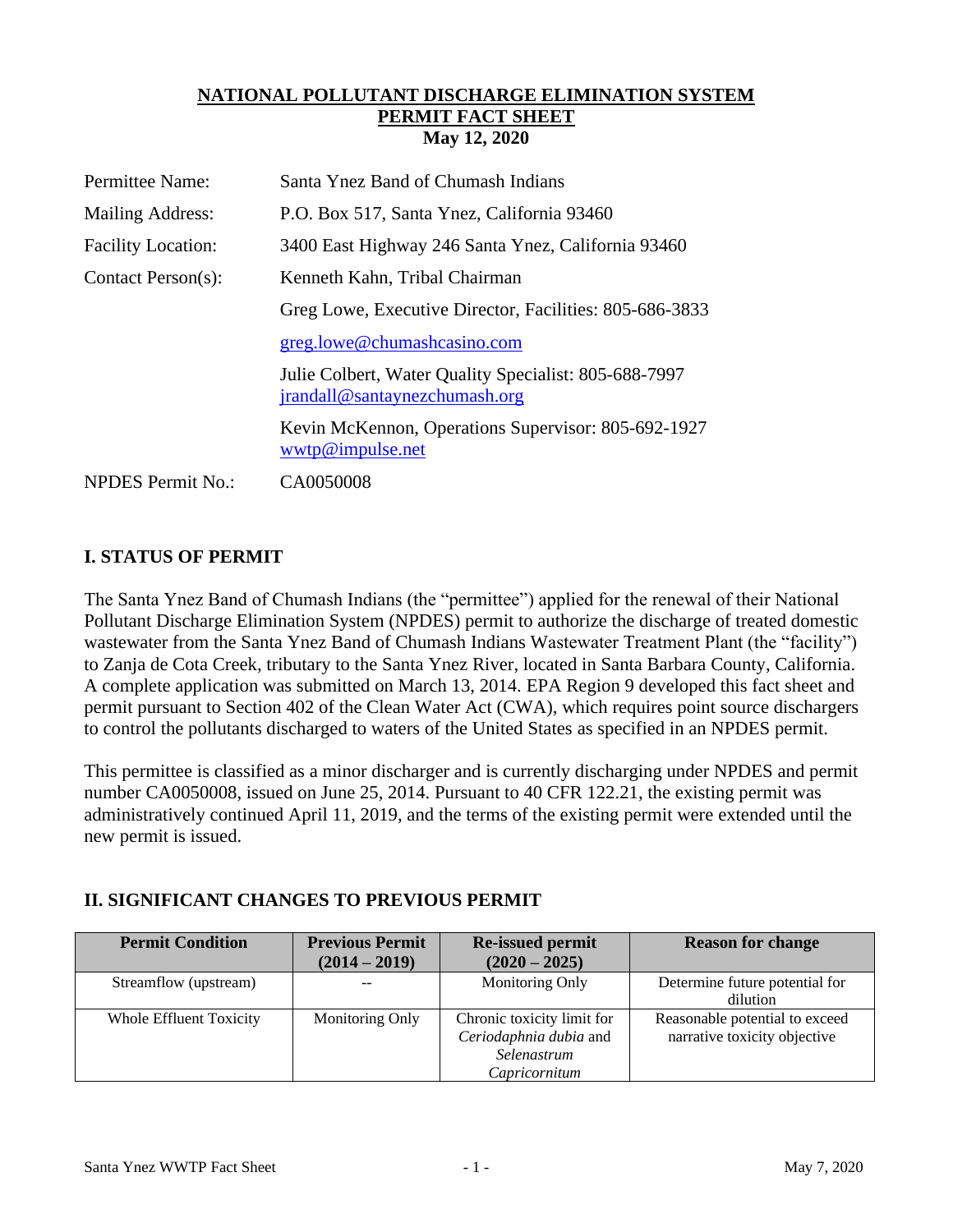| <b>Whole Effluent Toxicity</b>                               | Monitoring Only for<br>Pimephales | Monitoring requirement<br>removed  | Toxicity concerns addressed by<br>WET limits for Ceriodaphnia dubia |
|--------------------------------------------------------------|-----------------------------------|------------------------------------|---------------------------------------------------------------------|
|                                                              |                                   |                                    |                                                                     |
|                                                              | promelas                          |                                    | and Selenastrum Capricornutum                                       |
| Sodium                                                       | Monitoring Only                   | $60 \text{ mg/L}$                  | Reasonable potential to exceed                                      |
|                                                              |                                   |                                    | water quality objectives (for                                       |
|                                                              |                                   |                                    | irrigation water)                                                   |
| <b>Total Dissolved Solids (TDS)</b>                          | $1,100$ mg/L (annual              | 700 mg/L (rolling 12-              | Revised limit based on no dilution                                  |
|                                                              | average), sampled                 | month average), sampled            | and the water quality objective (for                                |
|                                                              | monthly                           | quarterly                          | groundwater recharge).                                              |
| Total Dissolved Solids (TDS),                                |                                   | Monitoring Only                    | To determine intake TDS level                                       |
| intake                                                       |                                   |                                    |                                                                     |
| Dissolved Oxygen (DO)                                        | 5 mg/L at all times               | Limit removed                      | No reasonable potential                                             |
| Turbidity                                                    | 2 NTU max                         | Limit removed                      | No reasonable potential                                             |
|                                                              | monthly; 5 NTU                    |                                    |                                                                     |
|                                                              | max daily                         |                                    |                                                                     |
| <b>Total Residual Chlorine</b>                               | Monitoring only                   | 11 $\mu$ g/L monthly, 19 $\mu$ g/L | Reasonable potential; limit needed                                  |
|                                                              |                                   | daily limits; applies when         | to protect aquatic life.                                            |
|                                                              |                                   | chlorine is used.                  |                                                                     |
| Dichlorobromomethane                                         | Monitoring only                   | $0.56 \mu g/L$                     | Reasonable potential to exceed                                      |
|                                                              |                                   |                                    | California Toxics Rule (CTR)                                        |
|                                                              |                                   |                                    | criteria to protect human health.                                   |
| <b>Bromoform</b>                                             | Monitoring only                   | $4.3 \mu g/L$                      | Reasonable potential to exceed                                      |
|                                                              |                                   |                                    | California Toxics Rule (CTR)                                        |
|                                                              |                                   |                                    | criteria to protect human health.                                   |
| Requirement to submit                                        | Requirement to mail               | Requirement to submit              | Implements EPA's NPDES                                              |
| <b>Discharge Monitoring Reports</b>                          | paper copies                      | electronically                     | Electronic Reporting Rule, effective                                |
| (DMRs) electronically through<br>NetDMR and to submit annual |                                   |                                    | December 2015.                                                      |
|                                                              |                                   |                                    |                                                                     |
| biosolids reports electronically<br>using NPDES Electronic   |                                   |                                    |                                                                     |
| Reporting Tool ("NeT")                                       |                                   |                                    |                                                                     |
|                                                              |                                   |                                    |                                                                     |

# **III. GENERAL DESCRIPTION OF FACILITY**

The facility serves approximately 6,450 people on the Santa Ynez Reservation, Casino & Hotel Complex, Administration Buildings and Health Clinic, including about 350 residents, 100 employees, and 6,000 patrons per day. Wastewater collected through the sewer system gravity flows to the WWTP. Operation and maintenance of the facility and collection system is conducted by the Santa Ynez Community Services District.

EPA inspected the facility in 2019. At the time of the previous inspection (2015), the facility was undergoing significant renovations and upgrades. The casino constructed an addition to the hotel of 215 rooms in a 12-story tower, tripling the room capacity, adding a food court and five-story garage, and doubling the gaming floor area to nearly 94,000 square feet. The previous Sequencing Batch Reactor (SBR) tanks were converted in 2015 to Membrane Bioreactors (MBR) to increase the capacity from 0.20 million gallons per day (MGD) to 0.32 MGD, and the treatment system was upgraded to meet California recycled water use standards. The average discharge flow rate was 0.12 MGD.

Influent at the treatment facility is sent to a 20-foot-deep wet well, then passes through two parallel twomm Roto-Sieves, which included a spray-down system within the 304 stainless steel to address issues with hydrogen sulfide gas resulting from long retention times in the two 15,000-gallon grease traps. Influent passes from the sieves to two parallel 35,000-gallon anoxic basins that are mechanically mixed,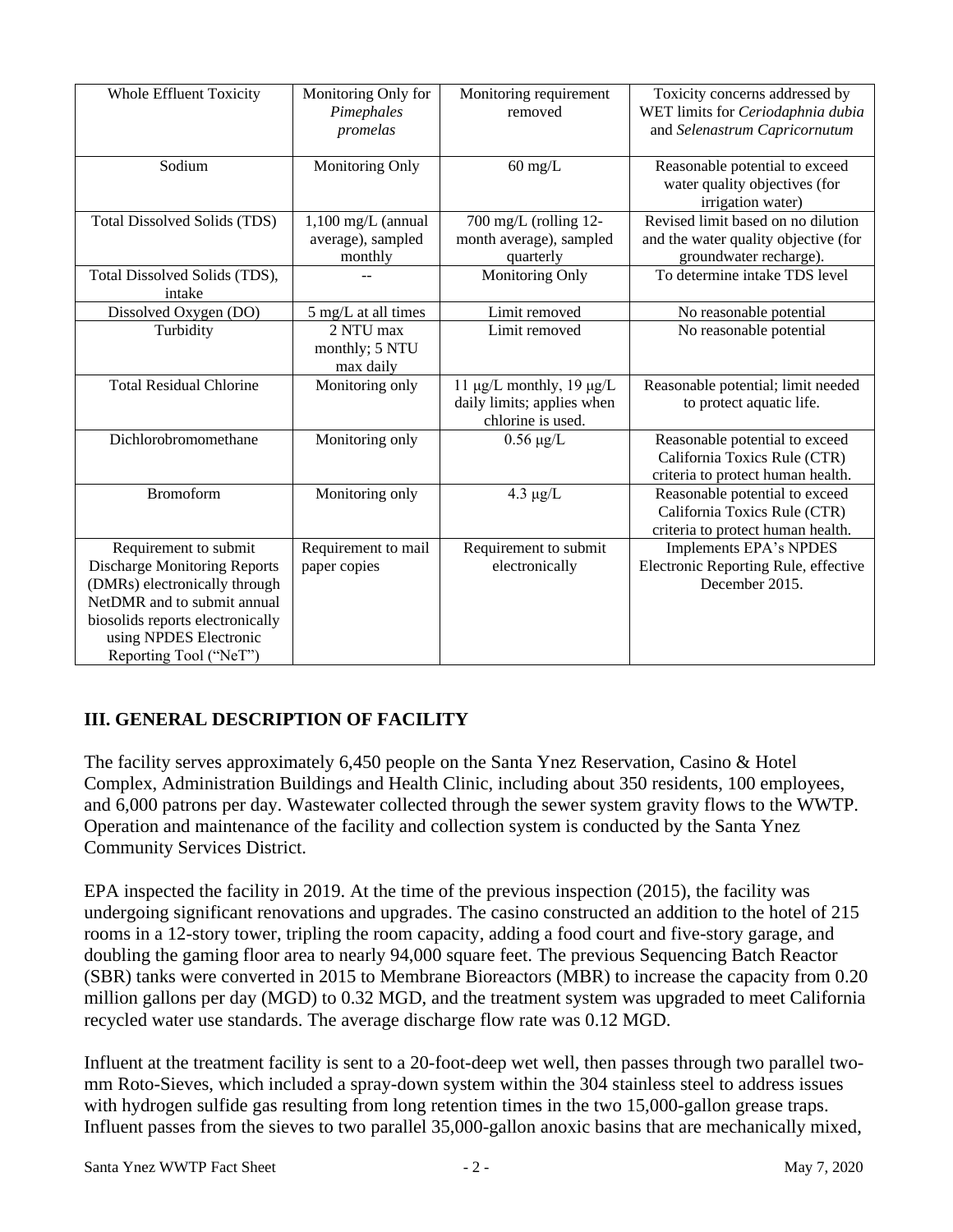then to two parallel aeration basins with fine bubble diffusers. Mixed Liquor Suspended Solids (MLSS) is targeted at 4,800 mg/L.

The back end of the aeration basin has been baffled to create a second anoxic zone in order to treat the high levels of ammonia received at the facility. Influent ammonia concentration is about 85 mg/L (135) mg/L TKN). Membranes have a 0.04-mm pore size and are operated on an automatic timer for a "relax" mode, where aeration agitates any fouling of the membranes, approximately every 500 seconds. A chemical backwash of chlorine and weak acid occurs once or twice per day. Membrane permeate is sent to the chlorine contact chamber; a chlorine residual is maintained for stored treated wastewater to minimize regrowth. See figure below.

Tertiary treated effluent that is not discharged is stored on-site before being reused on-site for toilet flushing, on-site irrigation, off-site irrigation, or for use in the cooling system at the casino. The facility has obtained a WDR (Waste Discharge Restrictions) permit from the Central Coast Regional Water Quality Control Board (CCRWQCB) to send recycled wastewater off-site outside of Tribal boundaries (Tribally owned but not held in Trust). Water is reused primarily during periods of drought; an extended drought since 2014 and upstream groundwater pumping has reduced flow in the creek and increased the use of recycled water.

The Tribe maintains a contract with the City of Solvang so that waste from the wet well can be pumped directly to the city's sewer system for treatment in an emergency.



# **Chumash Water Reclaimation Facility**

# **IV. DESCRIPTION OF RECEIVING WATER**

The facility discharges from Outfall 001 into Zanja de Cota Creek, a tributary of the Santa Ynez River. Approximately 1.3 miles downstream of the outfall, the creek flows off the reservation and into California state waters. Since 2014, changes upstream have resulted in reduced streamflow in Zanja de Cota Creek.

No water quality standards have been established specifically for Zanja de Cota Creek at the outfall, but specific standards exist for both the downstream flow in the Santa Ynez River and for groundwater protection. EPA applied downstream water quality standards as specified in the Water Quality Control Plan for the Central Coast Region (the "Basin Plan"), June 2019. EPA also established limits based on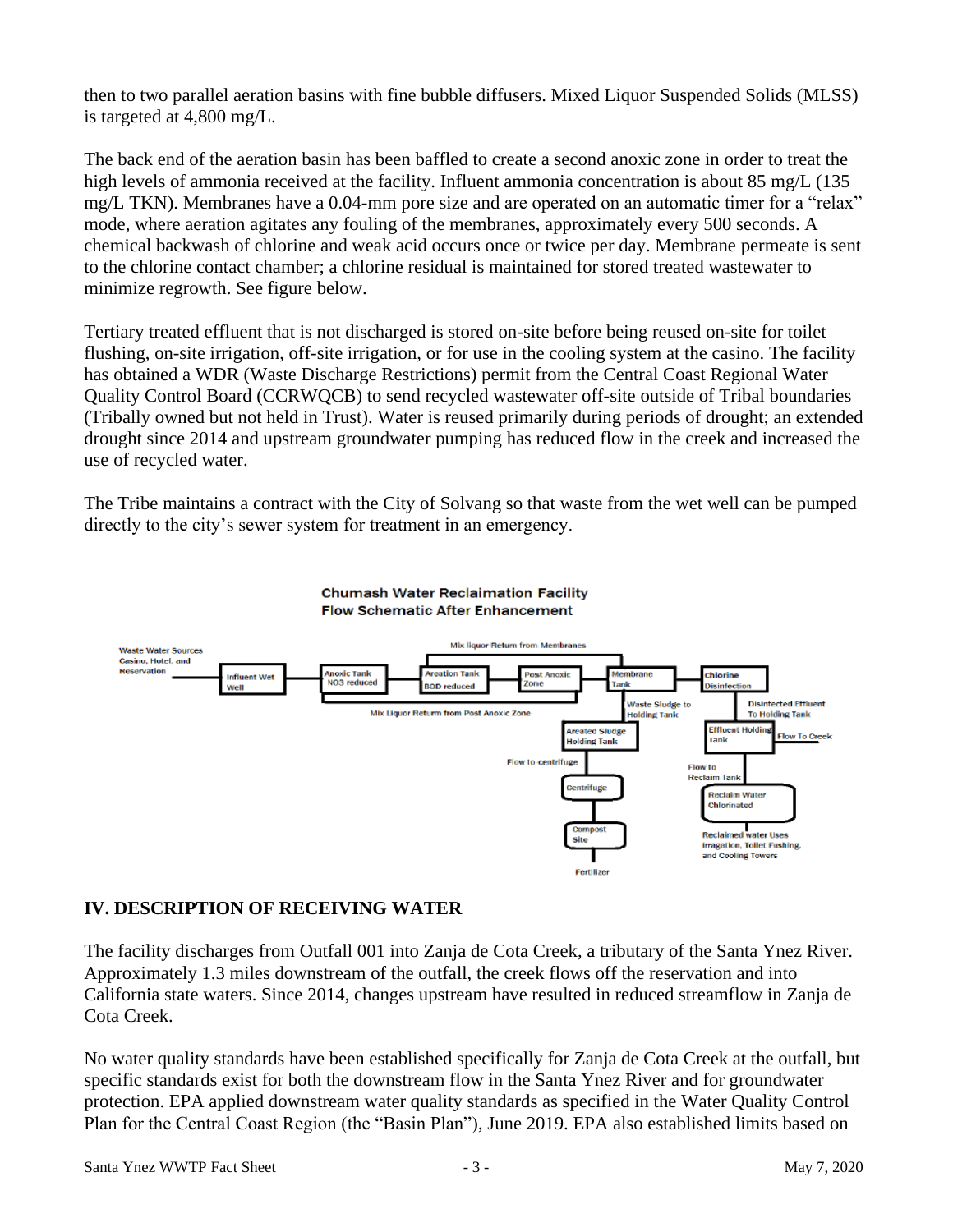the California Toxics Rule (CTR) EPA did consider Clean Water Act §304(a) aquatic life or human health criteria and established limits based on those criteria, where appropriate.

# **V. DESCRIPTION OF DISCHARGE**

Table 1 shows data related to discharge from Outfall 001 based on permittee's NPDES renewal application and supplemental data, as well as data reported on discharge monitoring reports. More information is available on Enforcement and Compliance History Online (ECHO) at [https://echo.epa.gov/detailed-facility-report?fid=110017377122.](https://echo.epa.gov/detailed-facility-report?fid=110017377122)

Effluent flow is not continuous when the plant is providing reclamation water; 60% of more of the water is used for reclamation. Dechlorination only occurs to the effluent as it is going through the outfall; dechlorination is with bisulfite, which reduces the pH.

Pollutants believed to be absent, based on the facility type and existing monitoring data, or never detected in the effluent, are not included for limitation or monitoring.

Total coliform counts exceeded the permit limit on three occasions, and pH values fell outside of the permitted range on two occasions.

Since 2014, the effluent data show elevated concentrations of TDS (exceeding the permit limit in four of the previous five years), and chronic toxicity is periodically demonstrated. Beginning in 2014, an extended period of drought drove greater reuse of treated water, including for the casino cooling towers. In many cases, the intake water may have had higher than average salt content; groundwater that comprises a portion of the influent averaged over 600 mg/L in 2018. Elevated TDS and chronic toxicity may be associated with water reuse for the cooling towers, which concentrates salts, and cleaning of the cooling towers with a biocide. Neither accelerated monitoring for chronic toxicity nor a Toxicity Reduction Evaluation (TRE) were conducted as required by the previous permit; these actions are required by this permit and will provide additional information to pinpoint the source(s) of any future chronic toxicity exceedances.

# **VI. DETERMINATION OF NUMERICAL EFFLUENT LIMITATIONS**

EPA developed effluent limitations and monitoring requirements in the permit based on an evaluation of the technology used to treat the pollutant (e.g., "technology-based effluent limits") and the water quality standards applicable to the downstream receiving water (e.g., "water quality-based effluent limits"). EPA established the most stringent of applicable technology-based or water quality-based effluent limitations in the permit, as described below.

#### **A. Applicable Technology-Based Effluent Limitations (TBELs)**

EPA developed technology-based treatment standards for municipal wastewater treatment plants in accordance with Section 301(b)(1)(B) of the CWA. The minimum levels of effluent quality attainable by secondary treatment for BOD5, TSS, and pH, as defined in 40 CFR §133.102, are listed below. Mass limits, as required by 40 CFR §122.45(f), are also listed for BOD<sup>5</sup> and TSS. TBELs identified in this section are based on secondary treatment standards; more stringent requirements applied in Section VI.C., below, informed the final effluent limitations for BOD<sup>5</sup> and TSS.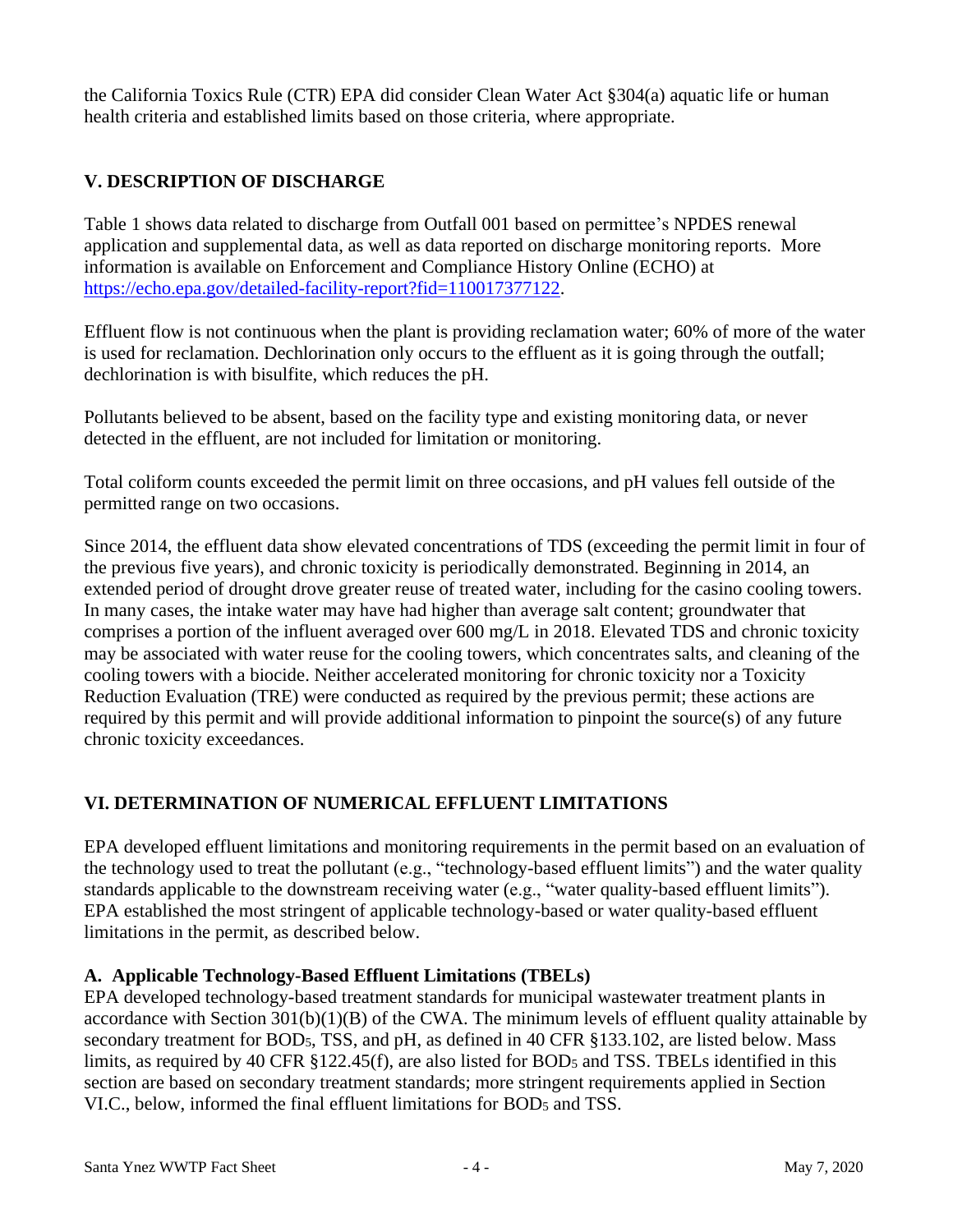|                                        |                    | $\overline{v}$ and $\overline{v}$ and $\overline{v}$ and $\overline{v}$ and $\overline{v}$<br><b>2014 Permit Effluent Limitations</b> |                                               | <b>Effluent Data (not shown if nondetect)</b> |                                                           |                                                             |                                                  |                       |
|----------------------------------------|--------------------|---------------------------------------------------------------------------------------------------------------------------------------|-----------------------------------------------|-----------------------------------------------|-----------------------------------------------------------|-------------------------------------------------------------|--------------------------------------------------|-----------------------|
| <b>Parameter</b>                       | Units <sup>1</sup> | <b>Monthly</b><br>Average                                                                                                             | Weekly<br>Average                             | <b>Daily</b><br><b>Maximum</b>                | <b>Highest</b><br><b>Monthly</b><br>Average               | <b>Highest</b><br><b>Weekly</b><br>Average                  | <b>Highest</b><br><b>Daily</b><br><b>Maximum</b> | No.<br><b>Samples</b> |
| <b>Flow Rate</b>                       | mgd                | 0.2                                                                                                                                   | $-$                                           | 0.2                                           | 0.07                                                      | $-$                                                         | 0.13                                             | 60                    |
| Temperature                            | ${}^{\circ}C$      | $\mathord{\hspace{1pt}\text{--}\hspace{1pt}}$                                                                                         | $- -$                                         | $\mathord{\hspace{1pt}\text{--}\hspace{1pt}}$ | 30.6                                                      | $- -$                                                       | 32.1                                             | 60                    |
| Turbidity                              | <b>NTU</b>         | $\mathfrak{2}$                                                                                                                        | $-$                                           | 5                                             | 0.52                                                      | --                                                          | 3.2                                              | 60                    |
| Dissolved Oxygen                       | $mg/L$             |                                                                                                                                       | 5 mg/L min at all times                       |                                               |                                                           | 5.05 min; 6.3 average                                       |                                                  | 60                    |
| <b>Biochemical Oxygen</b>              | mg/L               | 10                                                                                                                                    | 15                                            |                                               | 5.67                                                      | 12.4                                                        | $-$                                              |                       |
| Demand;                                | lbs/day            | 16.7                                                                                                                                  | 25                                            | $\overline{\phantom{a}}$                      | 2.95                                                      | 13.3                                                        | $-$                                              | 60                    |
| 5-day $(BOD5)2$                        | Removal            |                                                                                                                                       | 85% (minimum) $^2$                            |                                               |                                                           | 98.2% (minimum) <sup>2</sup>                                |                                                  | 60                    |
| pH                                     | ${\bf SU}$         |                                                                                                                                       | 7.0-8.3 at all times                          |                                               |                                                           | $6.96$ min - $8.35$ max (one violation)                     |                                                  | 60                    |
| Unionized Ammonia <sup>3</sup>         | $mg/L$             | $\overline{\phantom{a}}$                                                                                                              | $-$                                           | 0.025                                         | --                                                        | $-$                                                         | 0.023                                            | 60                    |
| <b>Total Coliform</b>                  | MPN/<br>100mL      | --                                                                                                                                    | $-1$                                          | 2.2                                           | --                                                        | $- -$                                                       | 7.8                                              | 60                    |
| Nitrate (as N)                         | mg/L               | 5                                                                                                                                     | $-$                                           | 7.5                                           | 4.6                                                       | $-$                                                         | 4.7                                              | 60                    |
| <b>Total Suspended</b>                 | mg/L               | 10                                                                                                                                    | 15                                            | $\overline{a}$                                | 2.5                                                       | 6.0                                                         | $-$                                              | 60                    |
| Solids                                 | lbs/day            | 16.7                                                                                                                                  | 25                                            | $\overline{\phantom{a}}$                      | 1.8                                                       | 3.3                                                         | $-$                                              |                       |
| (TSS)                                  | Removal            | $85\%$ (minimum) <sup>2</sup><br>93% (minimum) <sup>2</sup>                                                                           |                                               |                                               |                                                           |                                                             | 60                                               |                       |
| <b>Total Dissolved</b><br>Solids (TDS) | mg/L               |                                                                                                                                       | $1,100$ (annual)                              |                                               | 1,346 (max annual average)<br>1,680 (max monthly average) |                                                             |                                                  | 60                    |
| <b>Total Residual</b><br>Chlorine      | mg/L               | $\overline{a}$                                                                                                                        | $-$                                           | $-$                                           | 1.92                                                      |                                                             | 8.8                                              | 20                    |
| Settleable Solids                      | $\mathrm{mL/L}$    | $\mathbf{1}$                                                                                                                          | $-$                                           | $\overline{2}$                                | $\boldsymbol{0}$                                          | $-$                                                         | $\boldsymbol{0}$                                 | 60                    |
| Sodium, Total (as Na)                  | mg/L               | $-$                                                                                                                                   | $-$                                           | $\overline{\phantom{m}}$                      |                                                           | 340 (max annual average)<br>407 (max daily/monthly average) |                                                  | 60                    |
| Oil & Grease (Total<br>Recoverable)    | mg/L               | 10                                                                                                                                    | --                                            | 15                                            | 7.0                                                       | --                                                          | 7.0                                              | 60                    |
| Cyanide, Total (as<br>$CN$ )           | $\mu$ g/L          | $- \, -$                                                                                                                              | $-\,-$                                        | $- -$                                         | --                                                        | --                                                          | 0.004                                            | $\mathbf{1}$          |
| Chromium,<br>hexavalent (as Cr)        | $\mu$ g/L          | $-$                                                                                                                                   | $\mathord{\hspace{1pt}\text{--}\hspace{1pt}}$ | --                                            | $\overline{\phantom{a}}$                                  | $- -$                                                       | 0.5                                              | $\mathbf{1}$          |
| Nickel, Total<br>Recoverable           | $\mu$ g/L          | $-$                                                                                                                                   | --                                            | --                                            | $\overline{\phantom{a}}$                                  | $\hspace{0.05cm}$ $\hspace{0.05cm}$                         | 0.002                                            | $\mathbf{1}$          |
| Zinc, Total<br>Recoverable             | $\mu$ g/L          | $-$                                                                                                                                   | --                                            | --                                            | --                                                        | --                                                          | 0.05                                             | $\mathbf{1}$          |
| Cadmium, Total<br>Recoverable          | $\mu$ g/L          | $-$                                                                                                                                   | $-$                                           |                                               | $-\,-$                                                    | $\qquad \qquad -$                                           | 0.0002                                           | $\mathbf{1}$          |
| Copper, Total<br>Recoverable           | $\mu$ g/L          | $-$                                                                                                                                   | --                                            | --                                            | $-$                                                       | $-$                                                         | 0.009                                            | $\mathbf{1}$          |

**Table 1. Effluent Data for Outfall 001 from August 2014 to July 2019**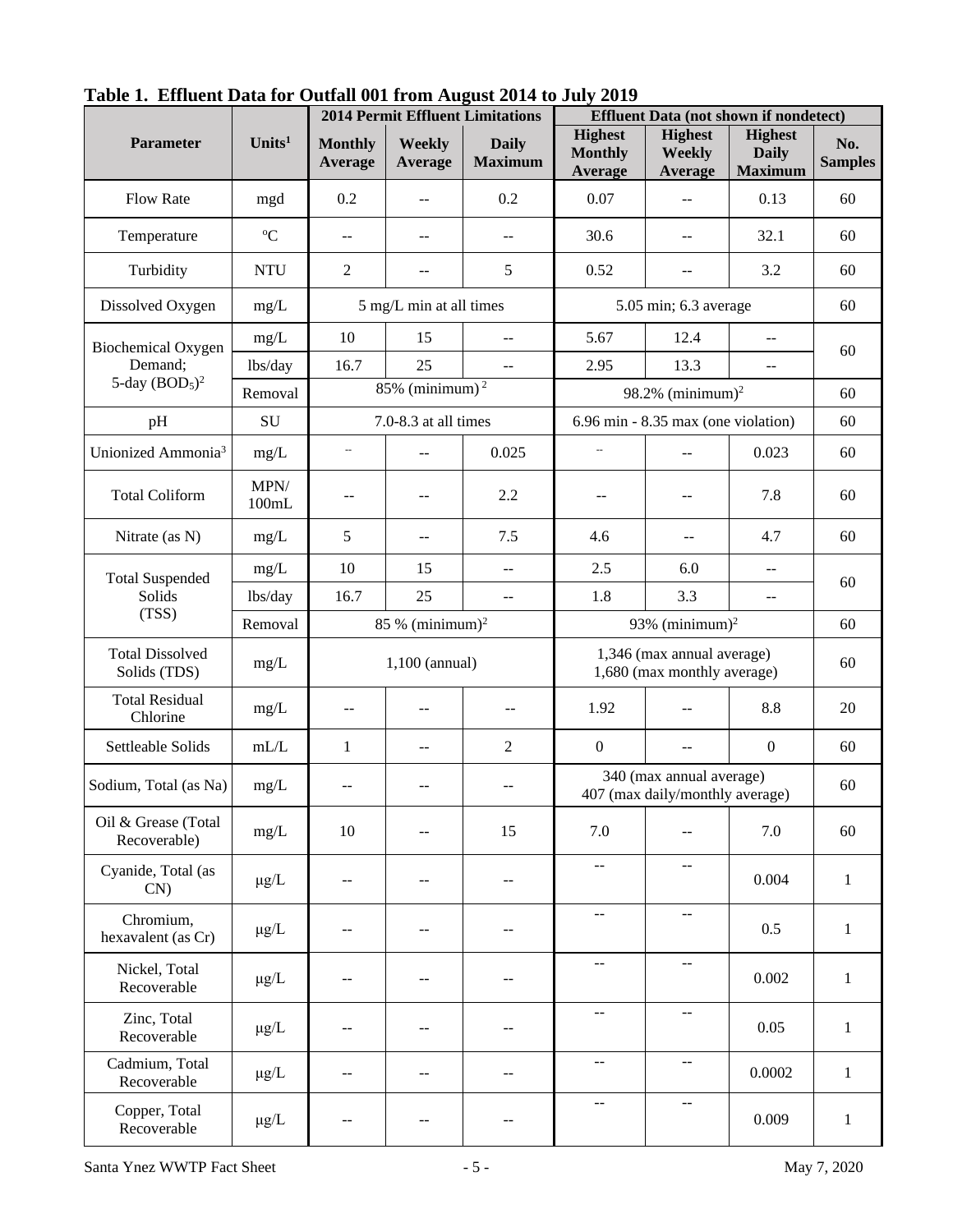|                                                           |                    |                           |                          | <b>2014 Permit Effluent Limitations</b> | <b>Effluent Data (not shown if nondetect)</b> |                                                   |                                                  |                       |
|-----------------------------------------------------------|--------------------|---------------------------|--------------------------|-----------------------------------------|-----------------------------------------------|---------------------------------------------------|--------------------------------------------------|-----------------------|
| <b>Parameter</b>                                          | Units <sup>1</sup> | <b>Monthly</b><br>Average | <b>Weekly</b><br>Average | <b>Daily</b><br><b>Maximum</b>          | <b>Highest</b><br><b>Monthly</b><br>Average   | <b>Highest</b><br><b>Weekly</b><br><b>Average</b> | <b>Highest</b><br><b>Daily</b><br><b>Maximum</b> | No.<br><b>Samples</b> |
| Dichlorobromo-<br>methane                                 | $\mu$ g/L          | $-$                       |                          |                                         |                                               | $-$                                               | 18.1                                             | 1                     |
| <b>Bromoform</b>                                          | $\mu$ g/L          | $-$                       |                          | --                                      | --                                            | --                                                | 0.5                                              | 1                     |
| Dibromochloro-<br>methane                                 | $\mu$ g/L          | $- -$                     |                          |                                         |                                               |                                                   | 50                                               | $\mathbf{1}$          |
| Chloroform                                                | $\mu$ g/L          | $-$                       |                          |                                         | --                                            | --                                                | 240                                              | 1                     |
| Phosphorus, Total                                         | mg/L               | $- -$                     |                          |                                         | 16                                            |                                                   | 16                                               | 19                    |
| Ceriodaphnia dubia<br>7-day (Chronic<br>toxicity $)^4$    | Pass/Fail          | $-$                       |                          |                                         | --                                            | --                                                | Fail $(x3)$                                      | 8                     |
| Pimephales Promelas<br>7-day (Chronic<br>toxicity $)^4$   | Pass/Fail          | $- -$                     |                          |                                         | --                                            | $-$                                               | Fail $(x2)$                                      | 8                     |
| Selenium<br>Capricornutum 96-hr<br>(Chronic toxicity) $4$ | Pass/Fail          | $\sim$ $\sim$             |                          |                                         | $\qquad \qquad -$                             | $-$                                               | Fail $(x1)$                                      | 8                     |

#### NOTES:

<sup>1</sup>Mass based limits were calculated using 0.20 MGD flow.

 $2$ Both the influent and the effluent shall be monitored. The arithmetic mean of the BOD<sub>5</sub> values and of the TSS values, by concentration, for effluent samples collected over a calendar month shall not exceed 15 percent of the arithmetic mean, by concentration, for influent samples collected at approximately the same times during the same period (i.e. 85 percent BOD<sub>5</sub> removal; 85 percent TSS removal).

<sup>3</sup>When monitoring for total ammonia (as nitrogen), pH monitoring must be concurrent.

<sup>4</sup>See Part I., Table 1 and Part III.C of this permit—Chronic whole effluent toxicity (WET) Requirements—for chronic toxicity WQBEL and monitoring conditions. Chronic toxicity testing shall be conducted concurrent with effluent monitoring for all other parameters.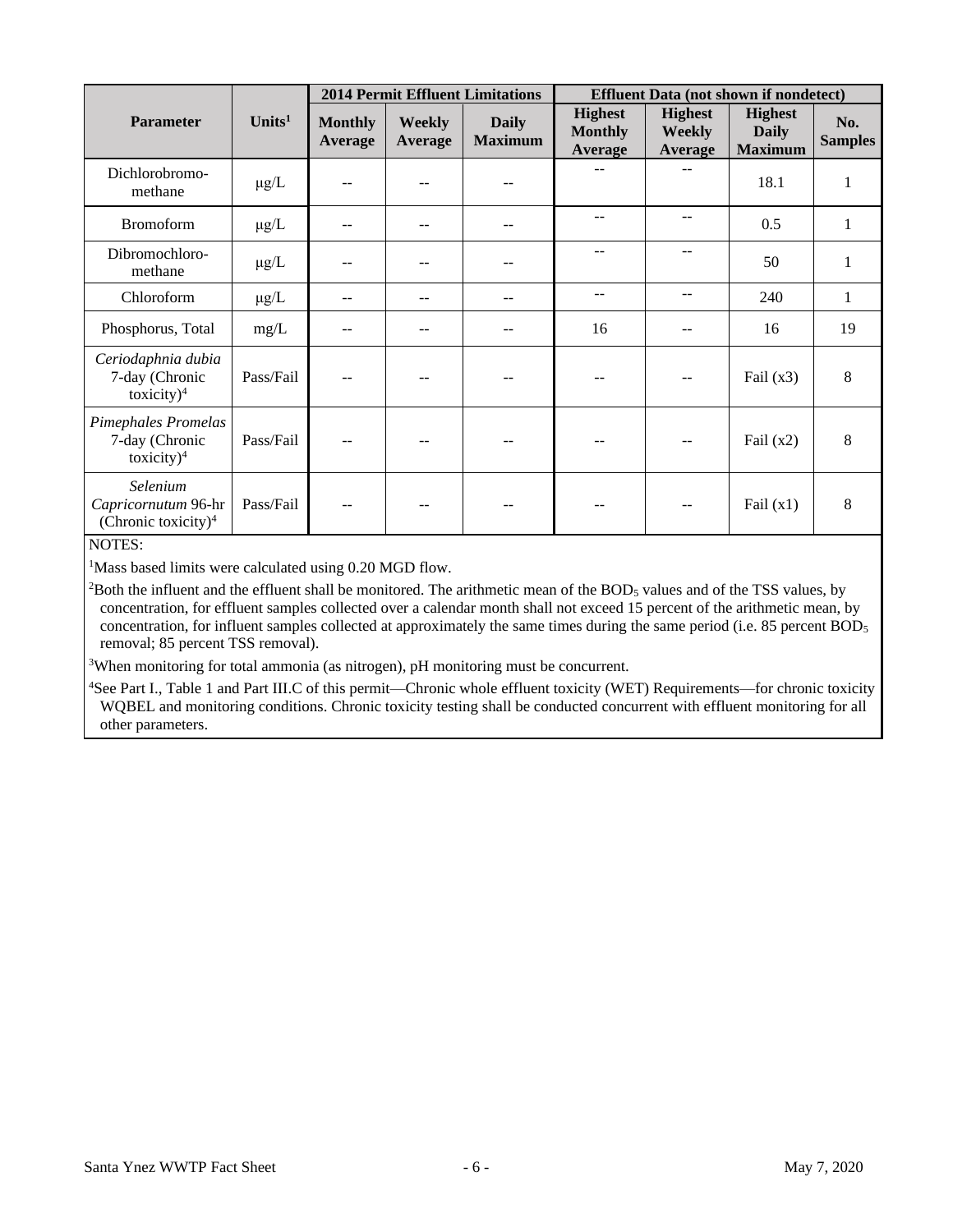#### BOD<sup>5</sup>

Concentration-based Limits

| 30-day average:                 | $30 \text{ mg/L}$ |
|---------------------------------|-------------------|
| 7-day average:                  | $45 \text{ mg/L}$ |
| Removal Efficiency: 85% minimum |                   |

Mass-based Limits

30-day average –  $(30 \text{ mg/L})(0.20 \text{ MGD})(8.345 \text{ conversion factor}) = 50 \text{ lbs/day}$ 7-day average  $- (45 \text{ mg/L}) (0.20 \text{ MGD}) (8.345 \text{ conversion factor}) = 75 \text{ lbs/day}$ 

## TSS

Concentration-based Limits 30-day average  $-30$  mg/L 7-day average – 45 mg/L Removal efficiency – Minimum of 85%

Mass-based Limits

30-day average –  $(30 \text{ mg/L})(0.20 \text{ MGD})(8.345 \text{ conversion factor}) = 50 \text{ lbs/day}$ 7-day average –  $(45 \text{ mg/L})(0.20 \text{ MGD})(8.345 \text{ conversion factor}) = 75 \text{ lbs/day}$ 

## pH

Instantaneous Measurement: 6.0 – 9.0 standard units (S.U.)

Technology-based treatment requirements may be imposed on a case-by-case basis under Section  $402(a)(1)$  of the CWA, to the extent that EPA-promulgated effluent limitations are inapplicable (i.e., the regulation allows the permit writer to consider the appropriate technology for the category or class of point sources and any unique factors relating to the applicant) (40 CFR  $\S$  125.3(c)(2)).

The minimum levels of effluent quality attainable by secondary treatment for settleable solids, as specified in the EPA Region 9 Policy memo dated May 14, 1979, are listed below:

Settleable Solids 30-day average  $-1$  mL/L Daily maximum  $-2$  mL/L

#### **B. Water Quality-Based Effluent Limitations**

Water quality-based effluent limitations (WQBELs) are required in NPDES permits when the permitting authority determines that a discharge causes, has the reasonable potential to cause, or contributes to an excursion above any water quality standard  $(40 \text{ CFR } 122.44(d)(1))$ . In making this determination, the permitting authority uses procedures accounting for; existing controls on point and non-point sources of pollution; the variability of the pollutant or pollutant parameter in the effluent; the sensitivity of the species to toxicity testing (when evaluating whole effluent toxicity); and, where appropriate, the dilution of the effluent in the receiving water  $(40 \text{ CFR } 122.44(d)(1)(ii)).$ 

EPA evaluated the reasonable potential to discharge toxic pollutants according to guidance provided in the *Technical Support Document for Water Quality-Based Toxics Control* (TSD) (Office of Water, U.S. EPA, March 1991) and the *U.S. EPA NPDES Permit Writers' Manual* (Office of Water, U.S. EPA, September 2010). These factors include: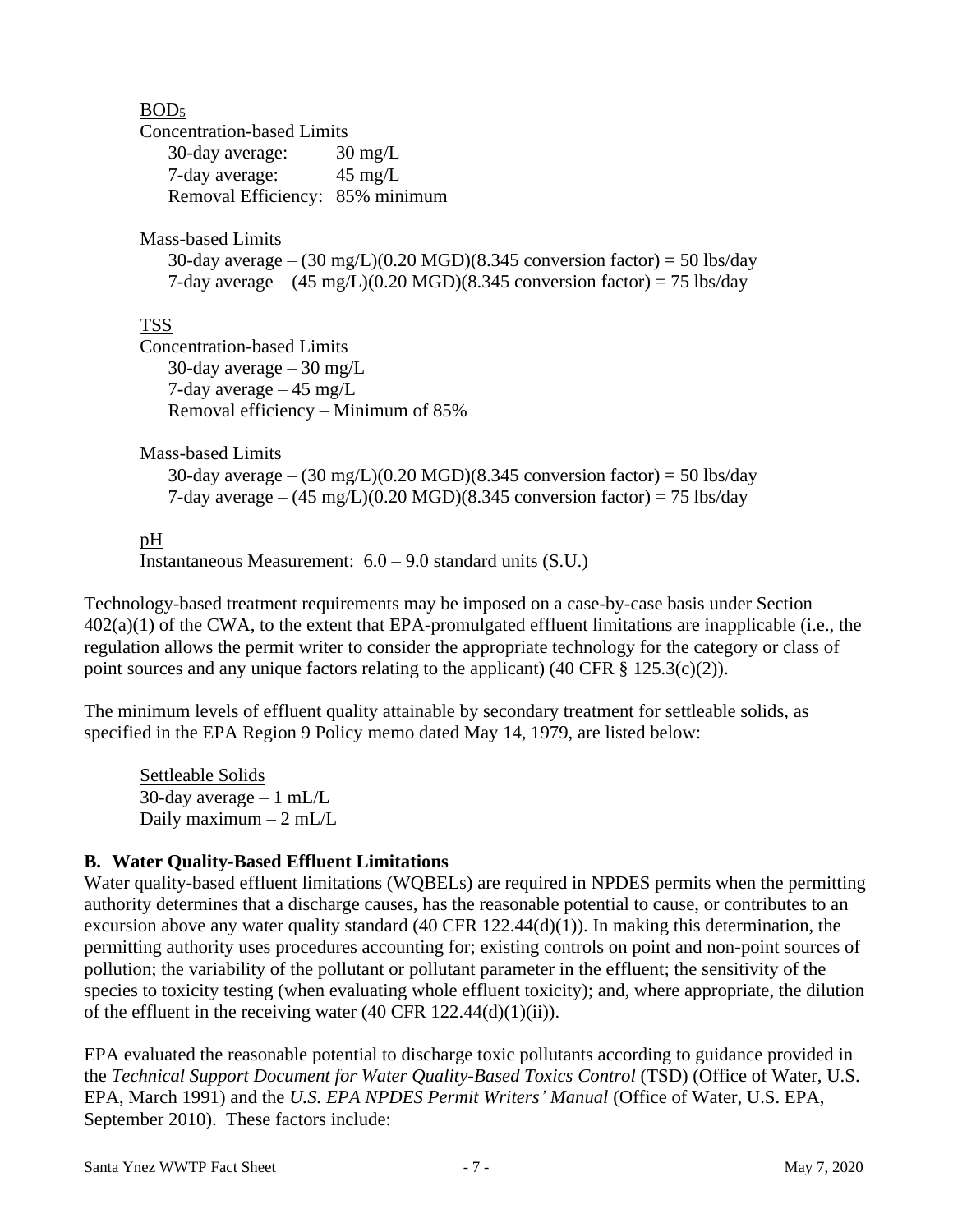- 1. Applicable standards, designated uses and impairments of receiving water
- 2. Dilution in the receiving water
- 3. Type of industry
- 4. History of compliance problems and toxic impacts
- 5. Existing data on toxic pollutants for a Reasonable Potential Analysis

#### **1. Applicable Standards, Designated Uses and Impairments of Receiving Water**

The Tribe does not have water quality standards. The Basin Plan does not specify water quality standards for Zanja de Cota Creek within the reservation, but downstream standards do apply, as do those established for all inland surface waters (e.g., CTR) and site-specific objectives for surface waters in the Santa Ynez River near Solvang.

The Basin Plan identifies the following beneficial uses in the Santa Ynez River downstream from Cachuma Reservoir:

- Municipal and Domestic Supply (MUN)
- Agricultural Supply (AGR)
- Industrial Process Supply (PROC)
- Industrial Service Supply (IND)
- Groundwater Recharge (GWR)
- Fresh Water Replenishment (FRSH)
- Water Contact Recreation and Non-Contact Water Recreation (REC-1 and REC-2)
- Commercial and Sport Fishing (COMM)
- Warm Fresh Water Habitat (WARM)
- Cold Fresh Water Habitat (COLD)
- Wildlife Habitat (WILD)
- Rare, Threatened, or Endangered Species (RARE)
- Migration of Aquatic Organisms (MIGR)
- Spawning, Reproduction, and/or Early Development (SPWN)

#### **Statewide Objectives for Inland Surface Waters (CTR, Statewide Mercury Objectives):**

The CTR (40 CFR §131.38) established numeric criteria for priority toxic pollutants in the State of California. Criterion Maximum Concentration (CMC) and Criterion Continuous Concentration (CCC) for fresh water compounds detected in the priority pollutant scan are summarized below; refer to the detailed notes in the CTR.

| Compound             | <b>CMC</b>  | <b>CCC</b>  | <b>Human Health</b> | <b>Human Health</b> | Notes (letters refer |
|----------------------|-------------|-------------|---------------------|---------------------|----------------------|
|                      | $(\mu g/L)$ | $(\mu g/L)$ | Water &             | <b>Organisms</b>    | to CTR footnotes)    |
|                      |             |             | <b>Organisms</b>    | Only                |                      |
| Cadmium              | 4.3         | 2.2         | n                   | n                   | e, i, m, w, x (CMC)  |
| Chromium (VI)        | 16          | 11          | n                   | n                   | i, m, w              |
| Copper               | 13          | 9.0         | 1300                |                     | e, i, m, w           |
| Lead                 | 65          | 2.5         | n                   | n                   | e, i, m, z           |
| Nickel               | 470         | 52          | 610 a               | 4600a               | e, i, m, w           |
| Zinc                 | 120         | 120         |                     |                     | e, i, m, w, x (CMC)  |
| Cyanide              | 22          | 5.2         | 700 a               | $220,00$ a, j       | $\Omega$             |
| <b>Bromoform</b>     |             |             | 4.3 a, c            | 360 a, c            |                      |
| Dichlorobromomethane |             |             | $0.56$ a, c         | 46 a, c             |                      |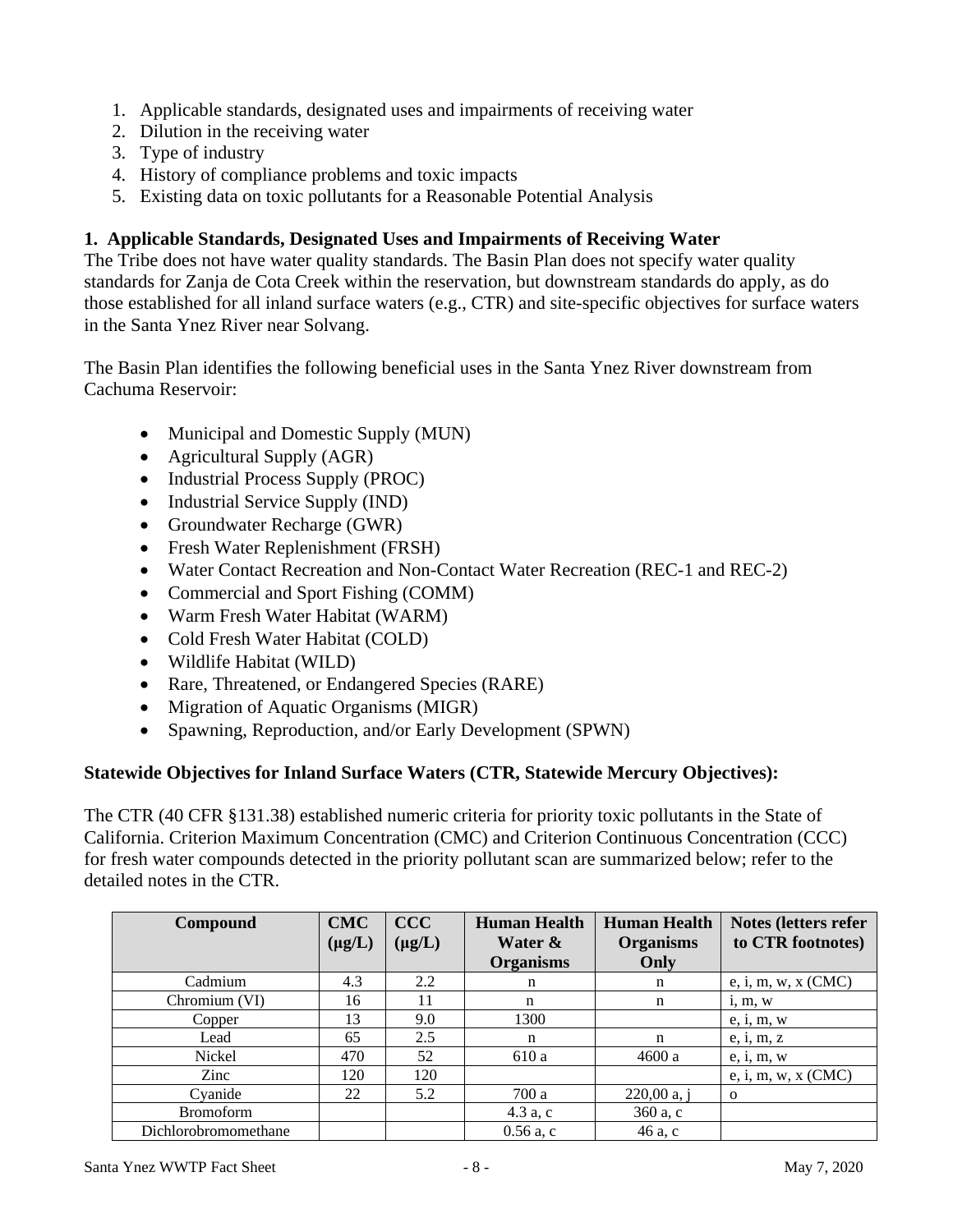*Source: 40 CFR §131.38 Establishment of numeric criteria for priority toxic pollutants for the State of California (California Toxics Rule, CTR)*

The State of California established statewide mercury criteria in 2017 (Part 2 of the Water Quality Control Plan for Inland Surface Waters, Enclosed Bays, and Estuaries of California—Tribal and Subsistence Fishing Beneficial Uses and Mercury Provisions). A criterion of 12 ng/L applies to all inland surface streams with COMM, CUL, WILD, MAR, and RARE beneficial uses.

#### **Basin Plan Objectives for All Inland Surface Waters, Enclosed Bays, and Estuaries:**

Color: Coloration attributable to materials of waste origin shall not be greater than 15 units or 10 percent above natural background color, whichever is greater.

Tastes and Odors: Waters shall not contain taste or odor-producing substances in concentrations that impart undesirable tastes or odors to fish flesh or other edible products of aquatic origin, that cause nuisance, or that adversely affect beneficial uses.

Floating Material: Waters shall not contain floating material, including solids, liquids, foams, and scum, in concentrations that cause nuisance or adversely affect beneficial uses.

Suspended Material: Waters shall not contain suspended material in concentrations that cause nuisance or adversely affect beneficial uses.

Settleable Material: Waters shall not contain settleable material in concentrations that result in deposition of material that causes nuisance or adversely affects beneficial uses.

Oil and Grease: Waters shall not contain oils, greases, waxes, or other similar materials in concentrations that result in a visible film or coating on the surface of the water or on objects in the water, that cause nuisance, or that otherwise adversely affect beneficial uses.

Biostimulatory Substances: Waters shall not contain biostimulatory substances in concentrations that promote aquatic growths to the extent that such growths cause nuisance or adversely affect beneficial uses.

Sediment: The suspended sediment load and suspended sediment discharge rate of surface waters shall not be altered in such a manner as to cause nuisance or adversely affect beneficial uses.

Turbidity: Waters shall be free of changes in turbidity that cause nuisance or adversely affect beneficial uses. Increase in turbidity attributable to controllable water quality factors shall not exceed the following limits:

- 1. Where natural turbidity is between 0 and 50 Nephelometric Turbidity Units (NTU), increases shall not exceed 20 percent.
- 2. Where natural turbidity is between 50 and 100 NTU, increases shall not exceed 10 NTU.
- 3. Where natural turbidity is greater than 100 NTU, increases shall not exceed 10 percent.

Allowable zones of dilution within which higher concentrations will be tolerated will be defined for each discharge in discharge permits.

pH: For waters not mentioned by a specific beneficial use, the pH value shall not be depressed below 7.0 or raised above 8.5.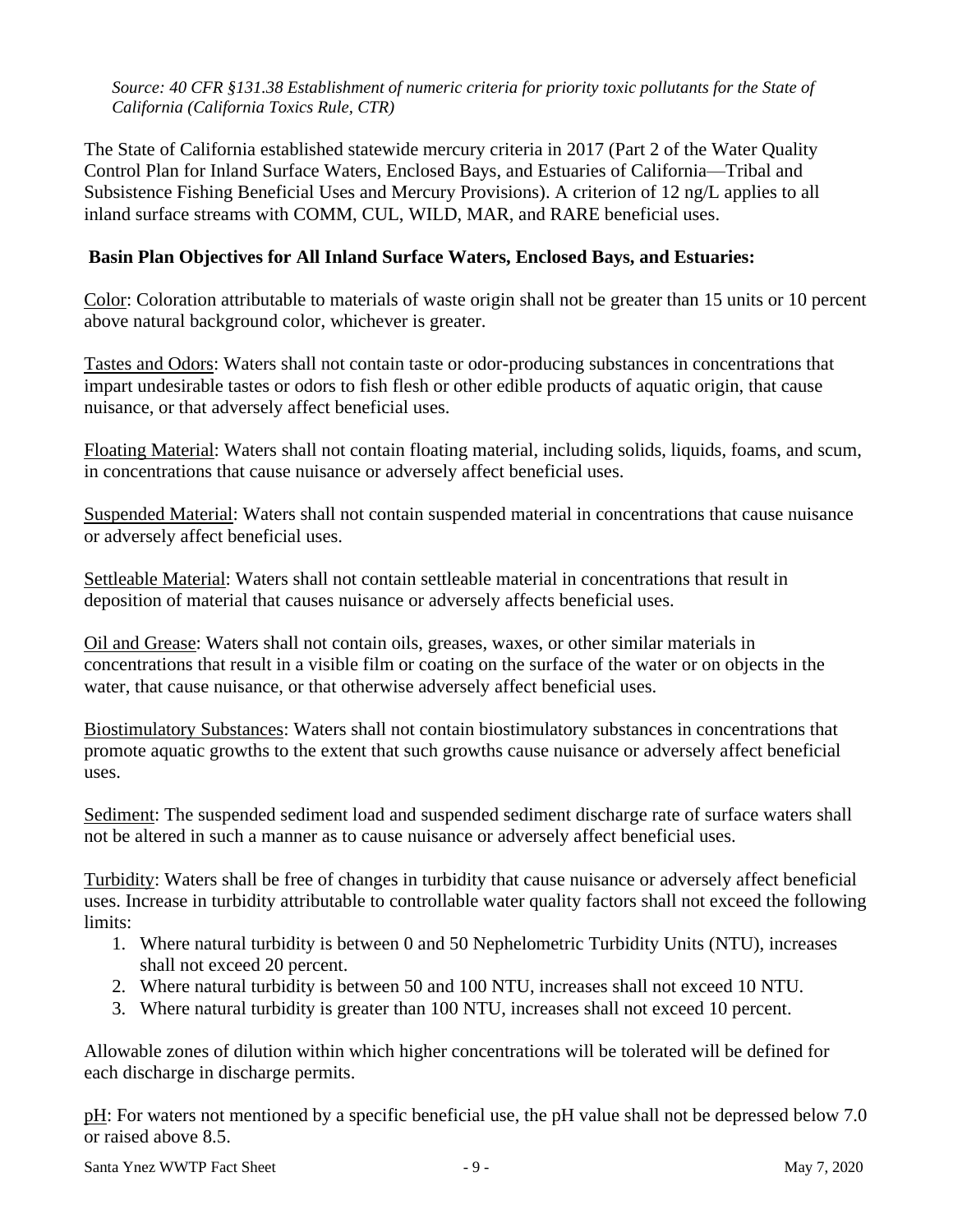Dissolved Oxygen: For waters not mentioned by a specific beneficial use, dissolved oxygen concentration shall not be reduced below 5.0 mg/L at any time. Median values should not fall below 85 percent saturation as a result of controllable water quality conditions.

Temperature: Natural receiving water temperature of intrastate waters shall not be altered unless it can be demonstrated to the satisfaction of the Regional Board that such alteration in temperature does not adversely affect beneficial uses.

#### Toxicity:

All waters shall be maintained free of toxic substances in concentrations which are toxic to, or which produce detrimental physiological responses in human, plant, animal, or aquatic life. Compliance with this objective will be determined by use of indicator organisms, analyses of species diversity, population density, growth anomalies, toxicity bioassays of appropriate duration, or of the appropriate methods as specified by the Regional Board.

Survival of aquatic life in surface waters subjected to a waste discharge or other controllable water quality conditions shall not be less than that for the same waterbody in areas unaffected by the waste discharge or, when necessary, for other control water that is consistent with the requirements for "experimental water" as described in Standard Methods for the Examination of Water and Wastewater, latest edition. As a minimum, compliance with this objective shall be evaluated with a 96-hour bioassay.

In addition, effluent limits based upon acute bioassays of effluents will be prescribed where appropriate, additional numerical receiving water objectives for specific toxicants will be established as sufficient data become available, and source control of toxic substances is encouraged.

The discharge of wastes shall not cause concentrations of un-ionized ammonia (NH3) to exceed 0.025 mg/L (as N) in receiving waters.

#### Pesticides:

No individual pesticide or combination of pesticides shall reach concentrations that adversely affect beneficial uses. There shall be no increase in pesticide concentrations found in bottom sediments or aquatic life.

For waters where existing concentrations are presently nondetectable or where beneficial uses would be impaired by concentrations in excess of nondetectable levels, total identifiable chlorinated hydrocarbon pesticides shall not be present at concentrations detectable within the accuracy of analytical methods prescribed in Standard Methods for the Examination of Water and Wastewater, latest edition, or other equivalent methods approved by the Executive Officer.

Chemical Constituents: Where wastewater effluents are returned to land for irrigation uses, regulatory controls shall be consistent with Title 22 of the California Code of Regulations and other relevant local controls.

Other Organics: Waters shall not contain organic substances in concentrations greater than the following:

- Methylene Blue Activated Substances: 0.2 mg/L
- Phenols:  $0.1 \text{ mg/L}$
- PCBs:  $0.3 \mu g/L (0.003 \text{ mg/L})$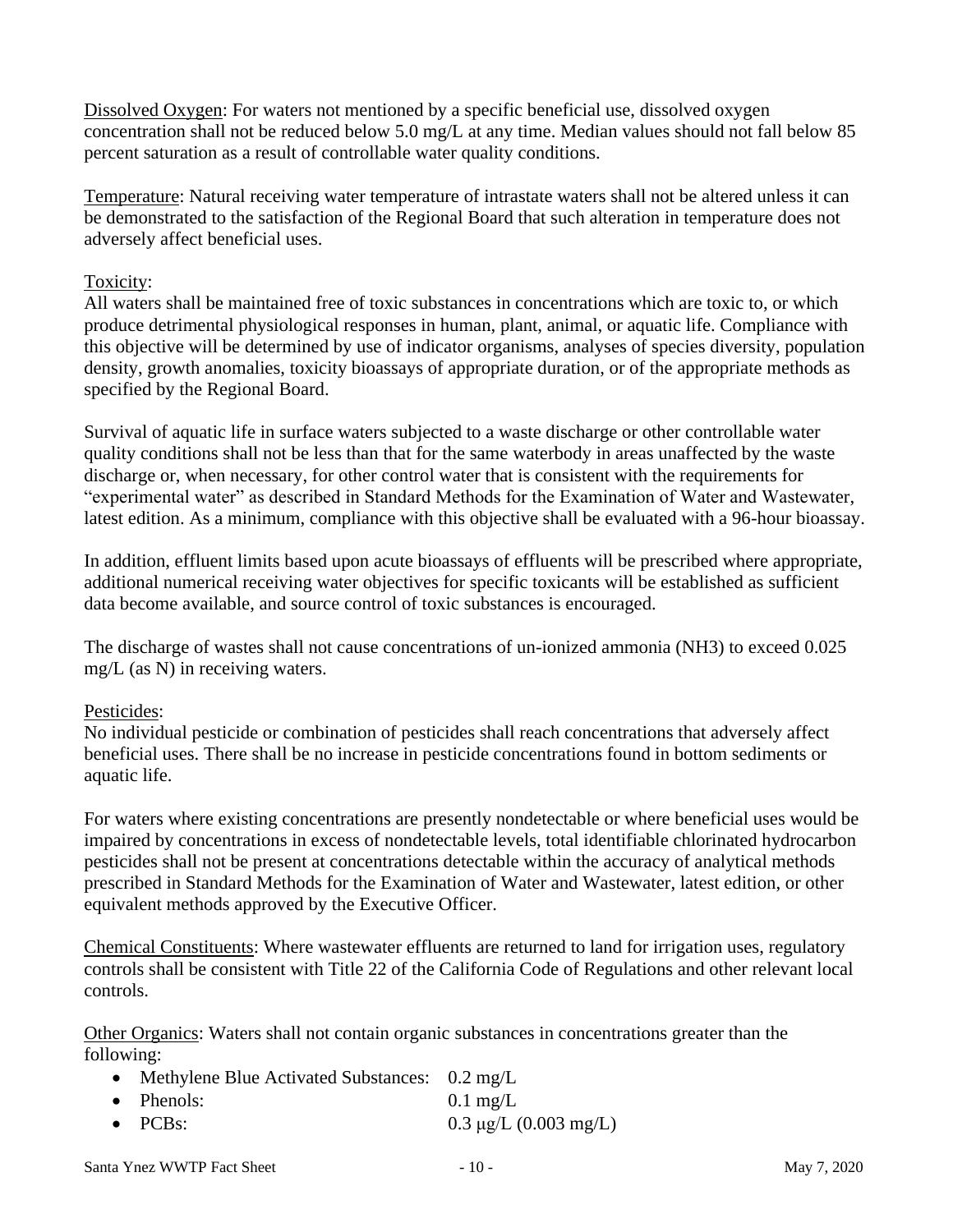Radioactivity: Radionuclides shall not be present in concentrations that are deleterious to human, plan, animal, or aquatic life; or result in the accumulation of radionuclides in the food web to an extent which presents a hazard to human, plant, animal, or aquatic life.

## **Basin Plan Objectives for Municipal and Domestic Supply (MUN)**

pH: The pH value shall neither be depressed below 6.5 nor raised above 8.3.

Organic Chemicals: All inland surface waters, enclosed bays, and estuaries shall not contain concentrations of organic chemicals in excess of the maximum contaminant levels for primary drinking water standards specified in California Code of Regulations, Title 22, Division 4, Chapter 15, Article 5.5, §64444, Table 64444-A.

Ground waters shall not contain concentrations of organic chemicals in excess of the maximum contaminant levels for primary drinking water standards in CCR title 22, Division 4, Chapter 15, Article 5.5, §64444, Table 64444-A.

Inorganic Chemicals: Waters shall not contain concentrations of inorganic chemicals in excess of the maximum contaminant levels for primary drinking water standards specified in California Code of Regulations, Title 22, Division 4, Chapter 15, Article 5, §64442 and 64443.

Ground waters shall not contain concentrations of inorganic chemicals in excess of the maximum contaminant levels for primary drinking water standards in CCR title 22, Division 4, Chapter 15, Article 5.5, §64444, Table 64444-A.

Phenol: Waters shall not contain phenol concentrations in excess of 1.0 ug/L (0.001 mg/L).

Radioactivity: Waters shall not contain concentrations of radionuclides in excess of the maximum contaminant levels for primary drinking water standards specified in California Code of Regulations, Title 22, Division 4, Chapter 15, §64431 and 64433.2.

Bacteria:

The median concentration of coliform organisms over any seven-day period shall be less than 2.2/100  $mL$ .

#### **Basin Plan Objectives for Agricultural Supply (AGR)**

pH: The pH value shall neither be depressed below 6.5 nor raised above 8.3.

Dissolved Oxygen: Dissolved oxygen concentration shall not be reduced below 2.0 mg/L at any time.

Chemical Constituents: Waters shall not contain concentrations of chemical constituents in amounts which adversely affect the agricultural beneficial use. Interpretation of adverse effect shall be as derived from the University of California Agricultural Extension Service guidelines provided in Table 3-1 from the Central Coast Basin Plan ("Basin Plan").

In addition, waters used for irrigation and livestock watering shall not exceed concentrations for those chemicals listed in Table 3-2 from the Central Coast Basin Plan. Salt concentrations for irrigation waters shall be controlled through implementation of the anti-degradation policy to the effect that mineral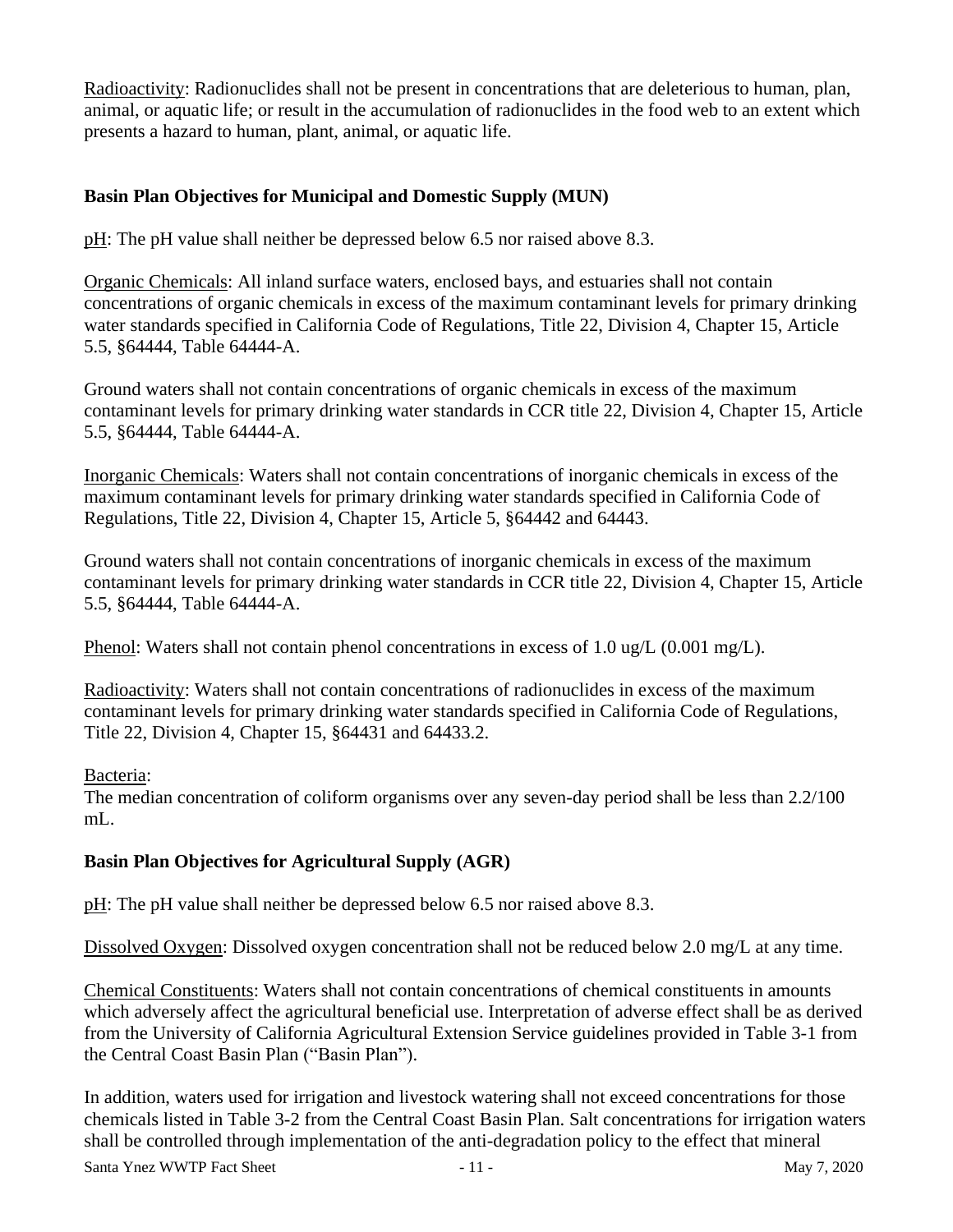constituents of currently or potentially usable waters shall not be increased. It is emphasized that no controllable water quality factor shall degrade the quality of any groundwater resource or adversely affect long-term soil productivity.

Where wastewater effluents are returned to land for irrigation uses, regulatory controls shall be consistent with Title 22 of the California Code of Regulations and with relevant controls for local irrigation sources.

Ground waters shall not contain concentrations of chemical constituents in amounts that adversely affect such beneficial use. Interpretation of adverse effect shall be as derived from the University of California Agricultural Extension service guidelines provided in Basin Plan Table 3-1.

Water used for irrigation and livestock watering shall not exceed the concentrations for those chemicals listed in table  $3 - 2$ . No controllable water quality factor shall degrade the quality of any groundwater resource or adversely affect long-term soil productivity. The salinity control aspects of groundwater management will account for effects from all sources.

## **Basin Plan Objectives for Water Contact Recreation (REC-1)**

pH: The pH value shall neither be depressed below 6.5 nor raised above 8.3.

Bacteria: Fecal coliform concentration, based on a minimum of not less than five samples for any 30 day period, shall not exceed a log mean of 200/100 mL, nor shall more than ten percent of total samples during and 30-day period exceed 400/100 mL.

#### **Basin Plan Objectives for Non-Contact Water Recreation (REC-2)**

pH: The pH value shall neither be depressed below 6.5 nor raised above 8.3.

Bacteria: Fecal coliform concentration, based on a minimum of not less than five samples for any 30 day period, shall not exceed a log mean of 2000/100 mL, nor shall more than ten percent of total samples during and 30-day period exceed 4000/100 mL.

#### **Basin Plan Objectives for Cold Freshwater Habitat (COLD)**

pH: The pH value shall neither be depressed below 7.0 nor raised above 8.3. Changes in normal ambient pH levels shall not exceed 0.5 in fresh waters.

Dissolved Oxygen: The dissolved oxygen concentration shall not be reduced below 7.0 mg/L at any time.

Temperature: At no time or place shall the temperature be increased by more than 5<sup>°</sup> above natural receiving water temperature.

Chemical Constituents: Waters shall not contain concentrations of chemical constituents known to be deleterious to fish or wildlife in excess of the limits listed in Basin Plan Table 3-3.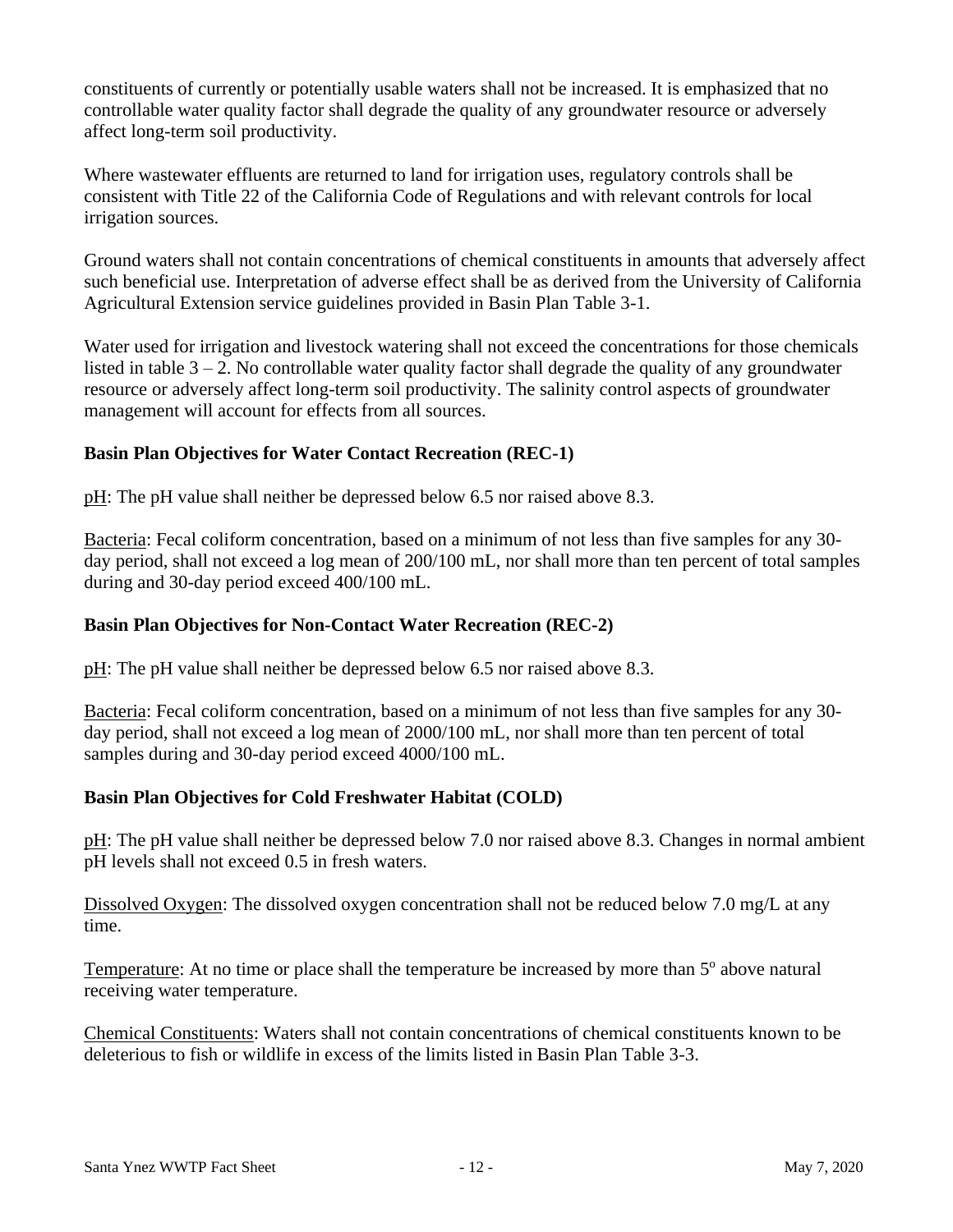| <b>Problem and Related Constituent</b>                                              | No Problem   | <b>Water Quality Guidelines</b><br>Increasing<br><b>Problems</b> | Severe       |
|-------------------------------------------------------------------------------------|--------------|------------------------------------------------------------------|--------------|
| Salinity <sup>b</sup>                                                               |              |                                                                  |              |
| EC of irrigation water, mmho/cm                                                     | < 0.75       | $0.75 - 3.0$                                                     | >3.0         |
| Permeability                                                                        |              |                                                                  |              |
| EC of irrigation water, mmho/cm                                                     | >0.5         | < 0.5                                                            | < 0.2        |
| SAR, adjusted <sup>o</sup>                                                          | 5.0          | $6.0 - 9.0$                                                      | >9.0         |
| Specific ion toxicity <sup>d</sup> from root absorption                             |              |                                                                  |              |
| Sodium (evaluate by adjusted SAR)                                                   | <3           | $3.0 - 9.0$                                                      | >9.0         |
| Chloride                                                                            |              |                                                                  |              |
| me/l                                                                                | <4           | $4.0 - 10$                                                       | >10          |
| mg/L                                                                                | 142          | 142 - 355                                                        | >355         |
| Boron, mg/L                                                                         | < 0.5        | $0.5 - 2.0$                                                      | $2.0 - 10.0$ |
| Specific ion toxicity <sup>d</sup> from foliar absorption <sup>e</sup> (sprinklers) |              |                                                                  |              |
| Sodium                                                                              |              |                                                                  |              |
| me/L                                                                                | < 3.0        | >3.0                                                             |              |
| mg/L                                                                                | < 69         | >69                                                              |              |
| Chloride                                                                            |              |                                                                  |              |
| me/l                                                                                | 3.0          | >3.0                                                             | --           |
| mg/L                                                                                | 106          | >106                                                             |              |
| Miscellaneous <sup>f</sup>                                                          |              |                                                                  |              |
| NH4 - N, mg/L for sensitive crops                                                   | <5           | $5 - 30$                                                         | >30          |
| NO3 - N, mg/L for sensitive crops                                                   | <5           | $5 - 30$                                                         | >30          |
| HCO3 (only with overhead sprinklers)                                                |              |                                                                  |              |
| me/L                                                                                | 1.5          | $1.5 - 8.5$                                                      | >8.5         |
| mg/L                                                                                | < 90         | $90 - 520$                                                       | >520         |
| рH                                                                                  | Normal range | $6.5 - 8.4$                                                      | -            |

#### **Guidelines for Interpretation of Water for Irrigation<sup>a</sup> (Basin Plan Table 3-1)**

a. Interpretations are based on possible effects of constituents on crops and/or soils. Guidelines are flexible and should be modified when warranted by local experience or special conditions of crop, soil, and method of irrigation.

b. Assumes water for crop plus needed water for leaching requirement (LR) will be applied. Crops vary in tolerance to salinity. Refer to tables for crop tolerance and LR. The mmho/cm x 640 = approximate total dissolved solids (TDS) in mg/L or ppm; mmho x 1,000 = micromhos.

c. Adjusted SAR (sodium adsorption ratio) is calculated from a modified equation developed by U.S. Salinity Laboratory to include added effects of precipitation and dissolution of calcium in soils and related to CO<sub>3</sub> + HCO<sub>3</sub> concentrations.

To evaluate sodium (permeability) hazard: Adjusted SAR = Na/[1/2 (Ca + Mg)] <sup>1/2</sup>[1+ (8.4 - pHc)]. Refer to Appendix A-26 for calculation assistance.

SAR can be reduced if necessary by adding gypsum. Amount of gypsum required (GR) to reduce a hazardous SAR to any desired SAR (SAR desired) can be calculated as follows:

$$
GR = \left[\frac{2(Na)^2}{SAR^2\,desired} - (Ca + Mg)\right] 234
$$

Note: Na and Ca + Mg should be in me/L. GR will be in lbs. of 100 percent gypsum per acre foot of applied water.

- d. Most tree crops and woody ornamentals are sensitive to sodium and chloride (use values shown). Most annual crops are not sensitive (use salinity tolerance tables). For boron sensitivity, refer to boron tolerance tables. A source of tolerance tables is "Agricultural Salinity and Drainage," University of California Water Management Series publication 3375, revised 2006.
- e. Leaf areas wet by sprinklers (rotating heads) may show a leaf burn due to sodium or chloride absorption under low humidity/high evaporation conditions. (Evaporation increases ion concentration in water films on leaves between rotations of sprinkler heads.)
- Excess N may affect production or quality of certain crops; e.g., sugar beets, citrus, avocados, apricots, etc. (1 mg/L NOs N = 2.72 lbs. N/acre<br>foot of applied water.) HCO<sub>3</sub> with overhead sprinkler irrigation may cause f.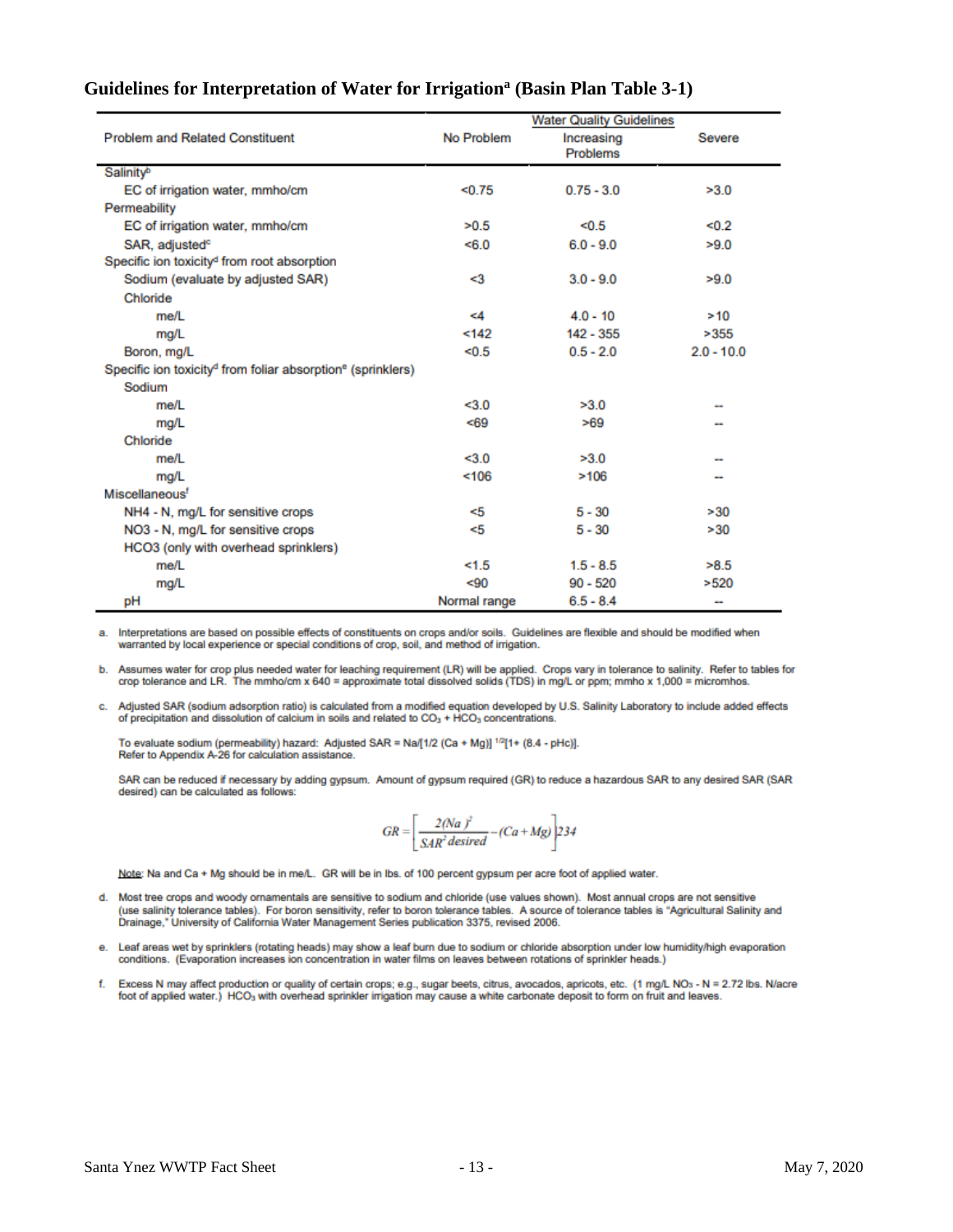|                   | Maximum Concentration (mg/L) <sup>a</sup> |                       |  |
|-------------------|-------------------------------------------|-----------------------|--|
| Element           | Irrigation<br>supplyb                     | Livestock<br>watering |  |
| Aluminum          | 5.0                                       | 5.0                   |  |
| Arsenic           | 0.1                                       | 0.2                   |  |
| Beryllium         | 0.1                                       | --                    |  |
| <b>Boron</b>      | 0.75                                      | 5.0                   |  |
| Cadmium           | 0.01                                      | 0.05                  |  |
| Chromium          | 0.10                                      | 1.0                   |  |
| Cobalt            | 0.05                                      | 1.0                   |  |
| Copper            | 0.2                                       | 0.5                   |  |
| <b>Fluoride</b>   | 1.0                                       | 2.0                   |  |
| Iron              | 5.0                                       |                       |  |
| Lead              | 5.0                                       | 0.1 <sup>c</sup>      |  |
| Lithium           | 2.5 <sup>d</sup>                          | --                    |  |
| Manganese         | 0.2                                       |                       |  |
| Mercury           | $\sim$                                    | 0.01                  |  |
| Molybdenum        | 0.01                                      | 0.5                   |  |
| Nickel            | 0.2                                       | --                    |  |
| Nitrate + Nitrite | $\overline{\phantom{a}}$                  | 100                   |  |
| <b>Nitrite</b>    | --                                        | 10                    |  |
| Selenium          | 0.02                                      | 0.05                  |  |
| Vanadium          | 0.1                                       | 0.10                  |  |
| Zinc              | 2.0                                       | 25                    |  |

#### **Water Quality Objectives for Agricultural Water Use (Basin Plan Table 3-2)**

a. Values based primarily on "Water Quality Criteria 1972" National Academy of Sciences-National Academy of Engineers, Environmental Study Board, ad hoc Committee on Water Quality Criteria furnished as recommended guidelines by<br>University of California Agriculture Extension Service, January 7, 1974; maximum values are to be considered as 9 percentile values not to be exceeded.

Values provided will normally not adversely affect plants or soils; no data available for mercury, silver, tin, titanium, and b. tungsten.

c. Lead is accumulative and problems may begin at threshold value (0.05 mg/L).

d. Recommended maximum concentration for irrigating citrus is 0.075 mg/L.

#### **Toxic Metal Concentrations not to be Exceeded in Aquatic Life Habitats, mg/L<sup>a</sup> (Basin Plan Table 3-3)**

|                      | Fresh Water (COLD, WARM)   |                            |
|----------------------|----------------------------|----------------------------|
| Metal                | Hard<br>(> 100 mg/L CaCO3) | Soft<br>(< 100 mg/L CaCO3) |
| Cadmium <sup>b</sup> | 0.03                       | 0.004                      |
| Chromium             | 0.05                       | 0.05                       |
| Copper               | 0.03                       | 0.01                       |
| Lead                 | 0.03                       | 0.03                       |
| Mercury <sup>e</sup> | 0.0002                     | 0.0002                     |
| Nickel <sup>d</sup>  | 0.4                        | 0.1                        |
| Zinc                 | 0.2                        | 0.004                      |

Based on limiting values recommended in the National Academy of Sciences-National Academy of Engineers "Water а. Quality Criteria 1972." Values are 90 percentile values except as noted in qualifying note "c."

b. Lower cadmium values not to be exceeded for crustaceans and waters designated SPWN are 0.003 mg/L in hard water and 0.0004 mg/L in soft water.

Total mercury values should not exceed 0.05 µg/L as an average value; maximum acceptable concentration of total mercury c. in any aquatic organism is a total body burden of 0.5 µg/g wet weight.

d. Value cited as objective pertains to nickel salts (not pure metallic nickel).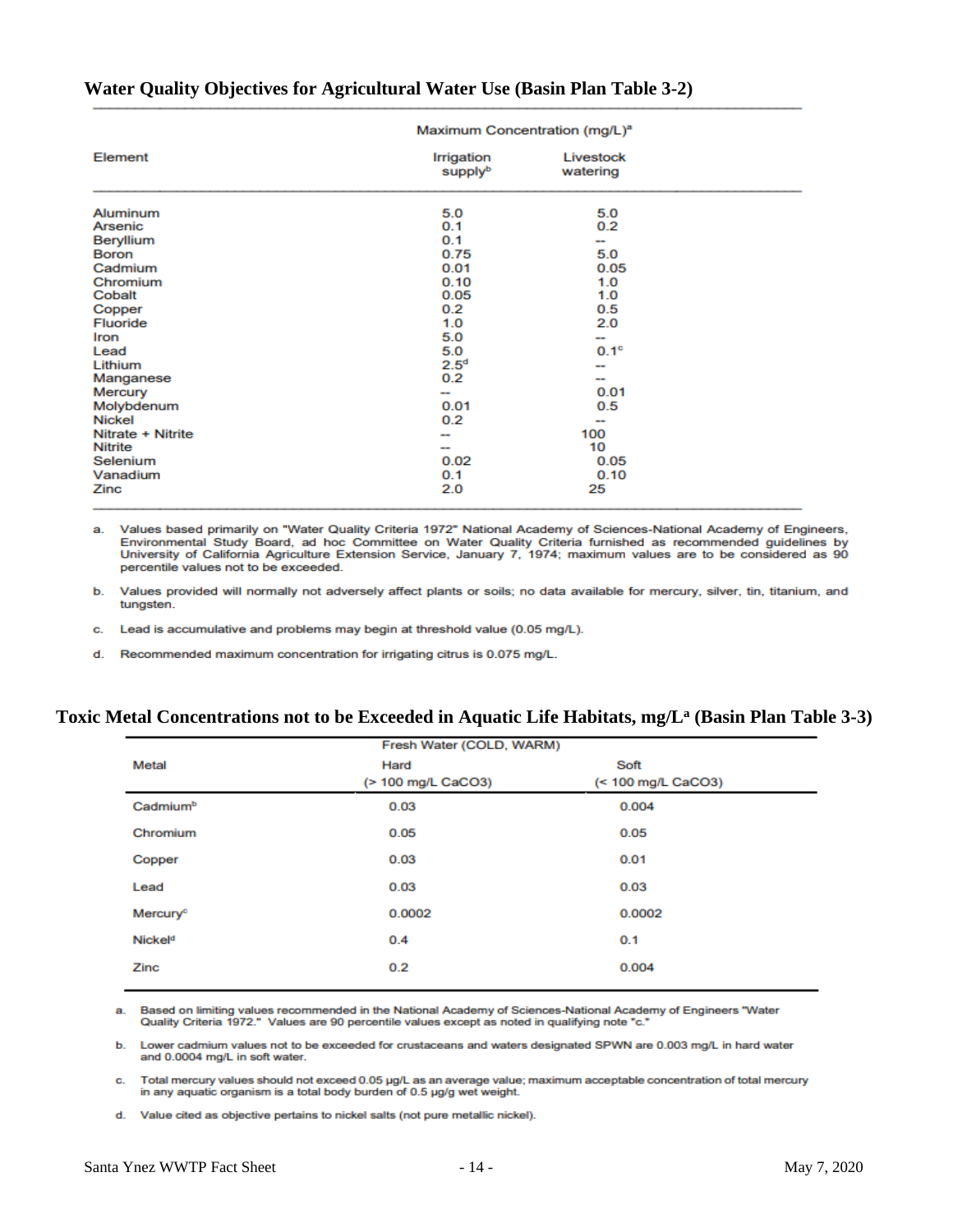## **Basin Plan Objectives for Warm Freshwater Habitat (WARM)**

pH: The pH value shall neither be depressed below 7.0 nor raised above 8.3. Changes in normal ambient pH levels shall not exceed 0.5 in fresh waters.

Dissolved Oxygen: The dissolved oxygen concentration shall not be reduced below 5.0 mg/L at any time.

Temperature: At no time or place shall the temperature be increased by more than 5<sup>°</sup> above natural receiving water temperature.

Chemical Constituents: Waters shall not contain concentrations of chemical constituents known to be deleterious to fish or wildlife in excess of the limits listed in Basin Plan Table 3-3.

#### **Site-Specific Basin Plan Objectives for Santa Ynez River**

The Basin Plan defines the following objectives for surface water quality in the Santa Ynez River near Solvang (Basin Plan Table 3-5):

- TDS: 700 mg/L, annual average
- Chlorine: 50 mg/L, annual average
- Sulfate: 250 mg/L, annual average
- Boron: 0.4 mg/L, annual average
- Sodium: 60 mg/L, annual average

It also defines the following objectives for groundwater quality for the Santa Ynez River Valley near Santa Ynez (Table 3-6):

- TDS: 700 mg/L, annual average
- Chlorine: 50 mg/L, annual average
- Sulfate: 10 mg/L, annual average
- Boron: 0.5 mg/L, annual average
- Sodium: 20 mg/L, annual average
- Nitrogen: 1 mg/L, annual average

While surface water objectives apply to discharges from the facility, the groundwater objectives are presented to emphasize that the groundwater basin is used as a drinking water supply.

#### **Mean Surface Water Quality Objectives, Santa Ynez Hydrologic Area, mg/L<sup>a</sup> (Basin Plan Table 3-5)**

| --------------<br>-----                                                                                  | --  |               | ---<br>------ |     |
|----------------------------------------------------------------------------------------------------------|-----|---------------|---------------|-----|
| $\cdots$<br><b>The Contract Contract Contract</b><br>Unit Sub-Area<br><b>H</b> vd<br>$\sim$ logic $\sim$ | TDC | $\sim$<br>־שט |               |     |
| Solvang'                                                                                                 | 700 | 250           |               | -60 |
|                                                                                                          |     |               |               |     |

a. Objectives shown are annual mean values. Objectives are based on preservation of existing quality or water quality enhancement believed attainable following control of point sources.

b. Objectives for Solvang are used for the WQBEL analysis.

#### **Water-Quality Limited Segments (303(d) list) and Total Maximum Daily Loads**

The lower Santa Ynez River (Cachuma Lake to below city of Lompoc, which includes the segment below Zanja de Cota Creek, which the facility discharges to) is listed on the 2014-2016 303(d) list as impaired according to the CWA Section 303(d) List of Water Quality Limited Segments for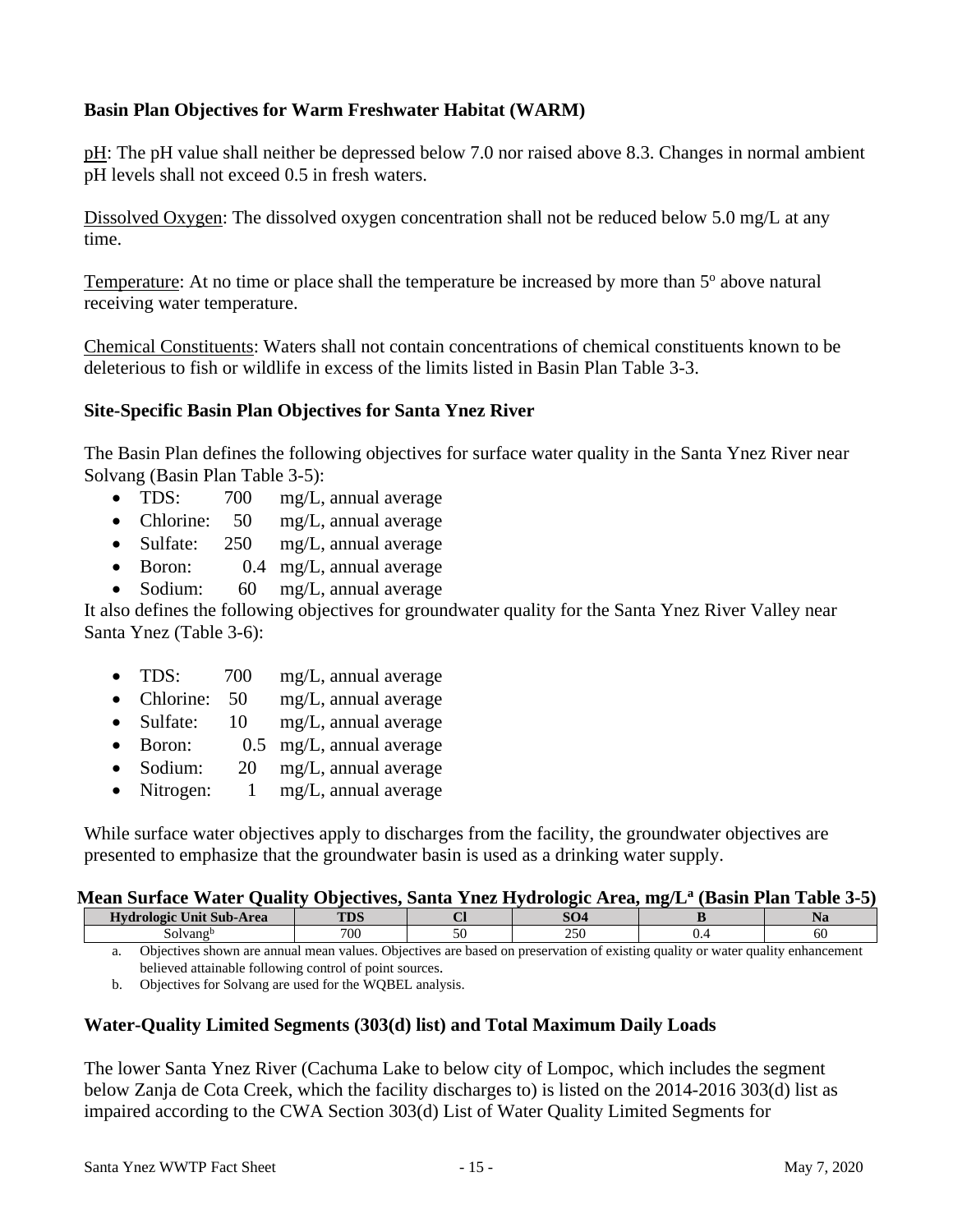sedimentation/siltation, sodium, temperature, total dissolved solids, and toxicity. The segment from below the city of Lompoc to the ocean is also listed for chloride, *Escherichia coli (E. coli)*, fecal coliform, nitrate, dissolved oxygen, and pH. The segment of the Santa Ynez River above Cachuma is also listed for temperature and toxicity. The Regional Board initiated development of a Total Maximum Daily Load limit (TMDL) to address nutrient impairments in the lower Santa Ynez River in 2016, but no further progress has been made toward completion since then.

Numeric effluent limitations protective of water quality in the Santa Ynez River have been established for pollutants related to those on the current 303(d) list for the reach of the Santa Ynez River below Zanja de Cota Creek: TSS, suspended solids, turbidity, total dissolved solids (TDS) and temperature. Monitoring is required for sodium to inform future reasonable potential analyses and effluent limitation calculations. Additionally, monthly upstream (i.e., influent) and downstream receiving water monitoring has been established for TSS and biochemical oxygen demand (BOD), with a minimum percent removal limit for TSS and BOD.

## **2. Dilution in the Receiving Water**

Discharge from Outfall 001 is to Zanja de Cota Creek. Upstream changes have reduced streamflow in the creek, so no dilution of the effluent has been considered in the development of water quality-based effluent limits applicable to the discharge. The permit does include flow monitoring to determine the potential for dilution in subsequent reissuances.

# **3. Type of Industry**

Typical pollutants of concern in untreated and treated domestic wastewater include ammonia, nitrate, oxygen demand, pathogens, temperature, pH, oil & grease, turbidity and solids.

# **4. Compliance History and Toxic Impacts**

Elevated TDS in the receiving water exceeded permit limits on numerous occasions. Elevated TDS appears to be primarily a result of reuse efforts by the permittee, resulting in increased salt concentrations in the effluent. Due to effluent toxicity, downstream impairment for TDS, lack of flows in the Zanja de Cota Creek—preventing the possibility of effluent dilution—and reasonable potential for continuing water quality standards exceedances, effluent limitations for TDS now reflect water quality objectives for the Santa Ynez River. The measurement period has been changed to a 12-month rolling average to address annual variations. Limits were previously expressed as an annual average, consistent with the objective in the Basin Plan, which would effectively allow exceedances in half the months.

Chronic toxicity is also present in the effluent; a chronic Whole Effluent Toxicity (WET) limit of Pass ("0") using the Test of Significant Toxicity (TST) statistical approach has been added for *Ceriodaphnia dubia* reproduction. This test species was the most sensitive, with three Fail ("1") results. Chronic WET limits were also added for the alga species *Selenastrum Capricornutum*, which had two WET test fails and may also indicate toxicity that could be related to cleaning of the cooling towers with algicide. Limits have not been added for the fathead minnow, as the permit contains WET limits for the more sensitive species and numeric WQBELs for unionized ammonia and total residual chlorine, which are toxicants for these two test species and are present in the discharge.

Total coliform limits were exceeded on three occasions; pH was slightly elevated (8.35) on one occasion, and slightly depressed (6.96) on one other occasion.

#### **5. Existing Data on Toxic Pollutants and Reasonable Potential Analysis**

For pollutants with effluent data available, EPA has conducted a reasonable potential analysis based on statistical procedures outlined in EPA's *Technical Support Document for Water Quality-based Toxics* 

Santa Ynez WWTP Fact Sheet - 16 - 16 - May 7, 2020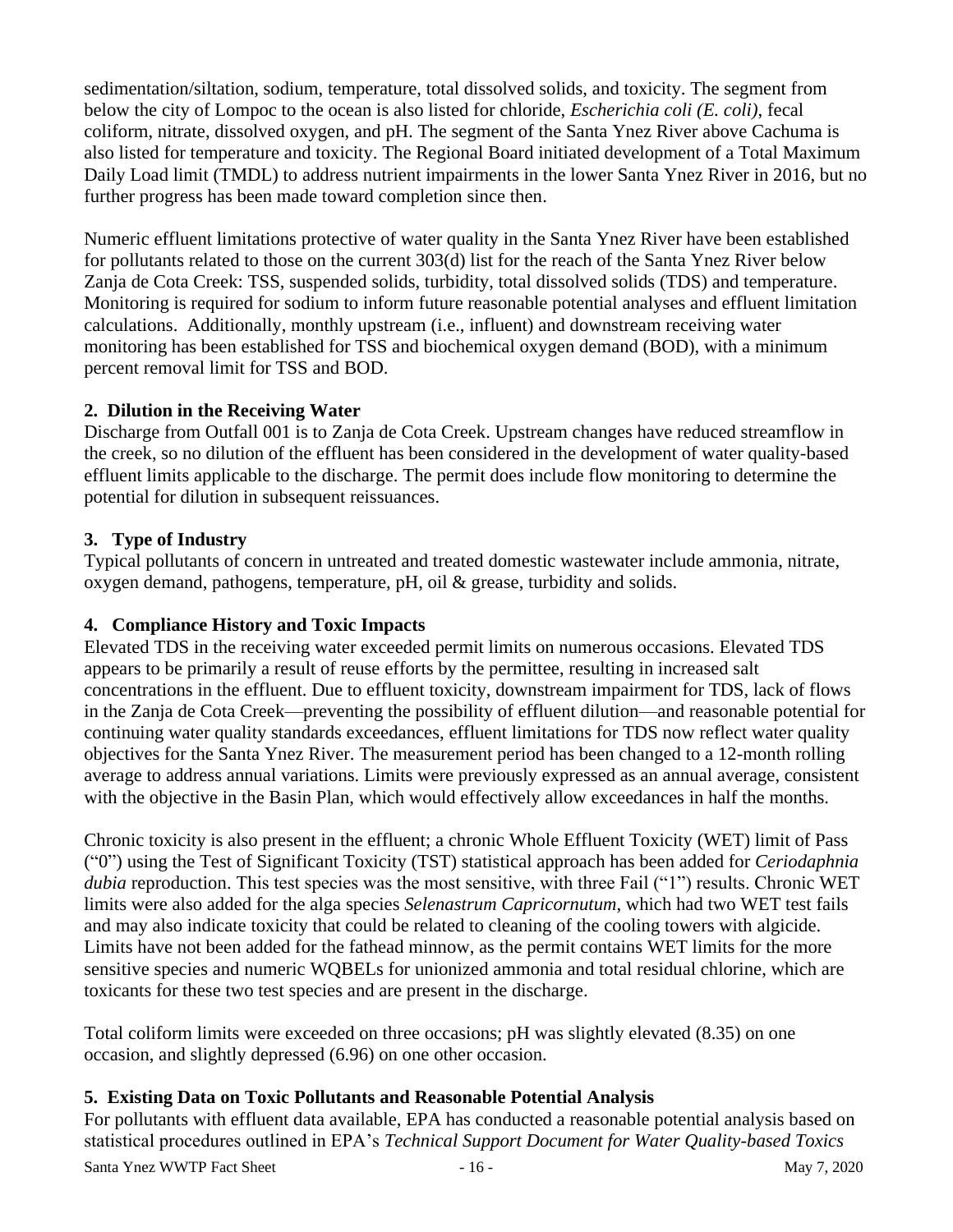*Control* herein after referred to as EPA's TSD (EPA 1991). These statistical procedures result in the calculation of the projected maximum effluent concentration based on monitoring data to account for effluent variability and a limited data set. The projected maximum effluent concentrations were estimated assuming an effluent coefficient of variation of 0.6 for pollutants and the 99 percent confidence interval of the 99<sup>th</sup> percentile based on an assumed lognormal distribution of daily effluent values (sections 3.3.2 and 5.5.2 of EPA's TSD). EPA calculated the projected maximum effluent concentration for each pollutant using the following equation:

Projected maximum concentration = C<sup>e</sup> × *reasonable potential multiplier factor,* where "C<sub>e</sub>" is the reported maximum effluent value and the multiplier factor is obtained from Table 3-1 of the TSD.

#### **C. Rationale for Numeric Effluent Limits and Monitoring**

EPA evaluated pollutants expected to be present in the effluent, including for parameters that were detected in sampling during the permit period and have CTR or EPA's Section 304(a) national criteria recommendations ("304(a) criteria"), and selected the most stringent of applicable technology-based effluent limits or water quality-based effluent limitations. Where effluent concentrations of pollutant parameters are unknown or are not reasonably expected to be discharged in concentrations that have the reasonable potential to cause or contribute to water quality standards exceedances, EPA may establish monitoring requirements in the permit. Where monitoring is required, data will be reevaluated, and the permit may be reopened to incorporate effluent limitations as necessary.

| Parameter $(1)$                   | <b>Maximum Observed</b><br><b>Concentration</b>             | $\boldsymbol{n}$ | RP<br><b>Multiplier</b> | Projected<br><b>Maximum</b><br><b>Effluent</b><br><b>Concentration</b> | <b>Most Stringent</b><br><b>Water Quality</b><br><b>Criterion</b> | <b>Statistical</b><br>Reasonable<br>Potential? |
|-----------------------------------|-------------------------------------------------------------|------------------|-------------------------|------------------------------------------------------------------------|-------------------------------------------------------------------|------------------------------------------------|
| Unionized<br>Ammonia              | $0.23 \text{ mg/L}$                                         | 60               | 2.3                     | $0.053$ mg/L                                                           | $0.025$ mg/L                                                      | Y                                              |
| Dissolved Oxygen                  | $5.05$ mg/L (minimum)                                       | 60               | N/A                     | N/A                                                                    | $5$ mg/L                                                          | N                                              |
| <b>Total Dissolved</b><br>Solids  | $1,680$ mg/L $(1,346)$<br>highest annual average)           | 60               | 2.3                     | $3,864$ mg/L                                                           | 700 mg/ $L^{(2,6)}$                                               | Y                                              |
| Chronic Toxicity <sup>(3)</sup>   | Fail (TST)                                                  | 24               | N/A                     | N/A                                                                    | Pass (TST)                                                        | Y                                              |
| Turbidity                         | $0.5$ NTU                                                   | 60               | 2.3                     | 1.15 NTU                                                               | <b>10 NTU</b>                                                     | N                                              |
| Nitrate-Nitrogen                  | $4.6 \text{ mg/L}$                                          | 60               | 2.3                     | $10.6$ mg/L                                                            | $10 \text{ mg/L}^{(11)}$                                          | Y                                              |
| <b>Total Coliform</b><br>Bacteria | 7.8 MPN/100 mL                                              | 60               | 2.3                     | 18 MPN/100 mL                                                          | 2.2 MPN/100 mL                                                    | Y                                              |
| Oil and Grease                    | $7 \text{ mg/L}$                                            | 5                | 4.2                     | $29.4 \text{ mg/L}$                                                    | $10 \text{ mg/L}$                                                 | Y                                              |
| <b>Total Residual</b><br>Chlorine | $8.8 \mu g/L$ (daily)                                       | 20               | 2.3                     | $20.2 \mu g/L$                                                         | $11 \mu g/L^{(10)}$                                               | Y                                              |
| Sodium                            | 407 mg/L (highest daily)<br>335 (highest annual<br>average) | 5                | 4.2                     | $1,709$ mg/L (daily)<br>$1,407$ (annual)                               | $60 \text{ mg/L}^{(6)}$<br>(annual)                               | Y                                              |
| Dichlorobromo-<br>methane         | $18.1 \mu g/L$                                              | 1                | 13.2                    | $239 \mu g/L$                                                          | $0.56 \mu g/L^{(12)}$                                             | Y (advisory)                                   |
| <b>Bromoform</b>                  | $0.5 \mu g/L$                                               | 1                | 13.2                    | $6.6 \mu g/L$                                                          | 4.3 $\mu$ g/L <sup>(12)</sup>                                     | Y                                              |

#### **Summary of Reasonable Potential Statistical Analysis(1):**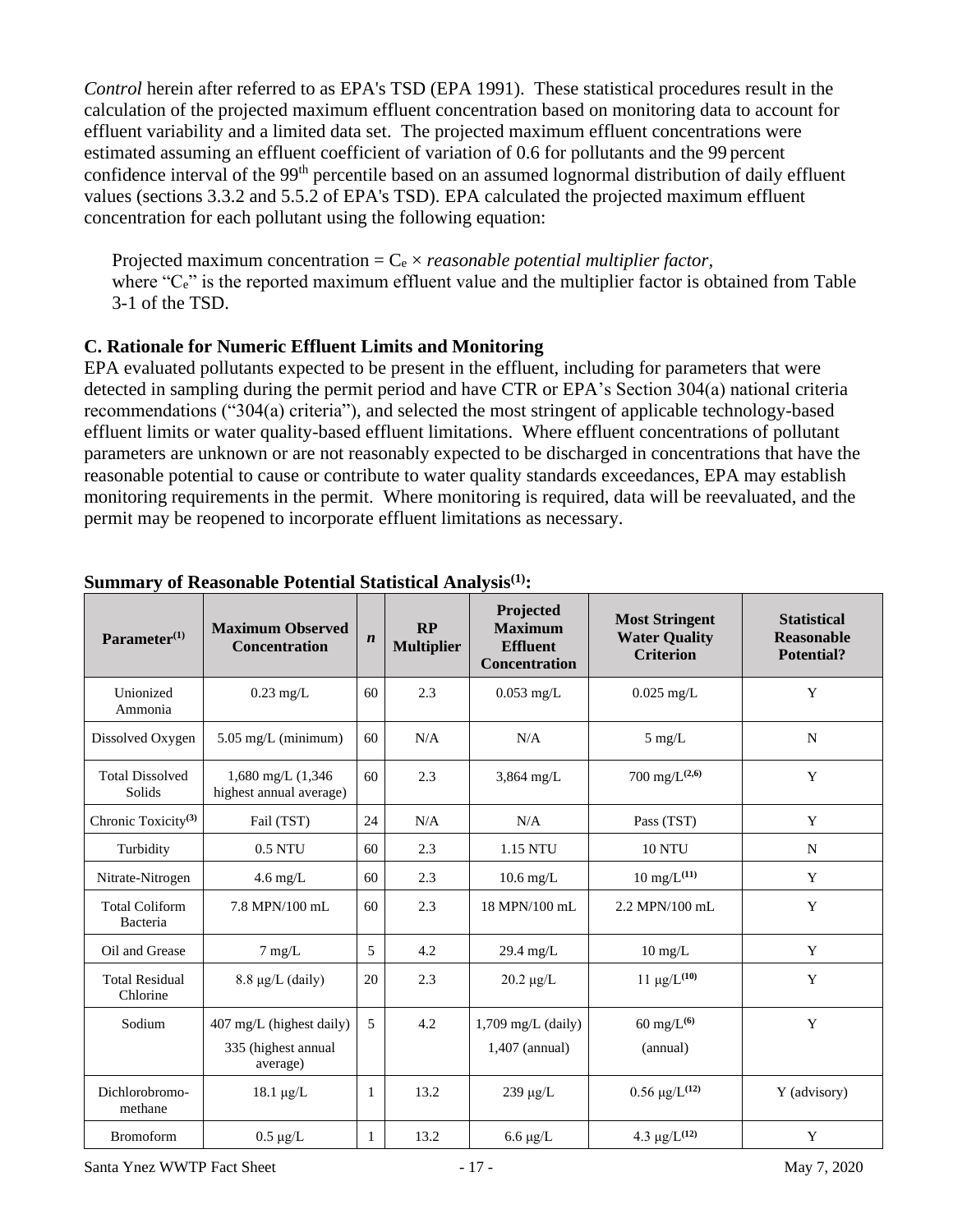| Parameter <sup>(1)</sup>      |                   |              |      |                    |                                |             |
|-------------------------------|-------------------|--------------|------|--------------------|--------------------------------|-------------|
| Dibromochloro-<br>methane     | $50 \ \mu g/L$    | 1            | 13.2 | $660 \mu g/L$      | --                             | N           |
| Chloroform                    | $240 \mu g/L$     | 1            | 13.2 | 3,168              | $0.8 \ \mu g/L^{(10)}$         | Y           |
| Phosphorous                   | $16 \text{ mg/L}$ | $\mathbf{1}$ | 13.2 | $211 \text{ mg/L}$ |                                | N           |
| Chromium,<br>hexavalent as Cr | $0.5 \mu g/L$     | 1            | 13.2 | $6.6 \mu g/L$      | $11 \mu g/L^{(6,10)}$          | $\mathbf N$ |
| Nickel                        | $0.002 \mu g/L$   | 1            | 13.2 | $0.026 \mu g/L$    | 52 $\mu$ g/L <sup>(4,10)</sup> | N           |
| Zinc                          | $0.05 \mu g/L$    | 1            | 13.2 | $0.66 \mu g/L$     | $4 \mu g/L^{(5)}$              | N           |
| Cadmium                       | $0.0002 \mu g/L$  | 1            | 13.2 | $0.003 \mu g/L$    | $0.72 \mu g/L(10)$             | N           |
| Copper                        | $0.009 \mu g/L$   | 1            | 13.2 | $0.12 \mu g/L$     | $10 \mu g/L$ <sup>(6)</sup>    | $\mathbf N$ |
| Cyanide                       | $0.004 \mu g/L$   | 1            | 13.2 | $0.053 \mu g/L$    | $0.52 \ \mu g/L^{(10)}$        | $\mathbf N$ |

(1) For purposes of RP analysis, parameters measured as Non-Detect are considered to be zeroes. Only pollutants detected are included in this analysis.

(2) Based on *C. dubia toxicity*.

(3) WET tests; 8 test results for each test species/WET method: fish (2 fails), invertebrate (3 fails), algae (1 fail).

(4) Basin Plan objective is based on nickel salts. Most stringent criterion is based on soft water (<100 mg/L CaCO3).

(5) Most stringent Basin Plan criterion is based on soft water (<100 mg/L CaCO3).

(6) Basin Plan, Table 3-2, 3-3, or 3-5 (site-specific objectives for Santa Ynez River near Solvang).

(7) CTR Criterion Maximum Concentration (CMC).

(8) CTR Criterion Continuous Concentration (CCC); no CTR CMC criteria.

(9) California Statewide Mercury Provisions.

(10) EPA 304(a) Aquatic Life Criteria or Human Health Criteria.

(11) National Primary Drinking Water Criteria.

(12) CTR Human Health Criteria.

#### *Flow*

Limits have been carried over from the previous permit limit. The facility was changed in 2014 and now has a design capacity of 0.32 mgd, but the operator has not requested a change in flow limits and has no current plans to increase facility flow capacity. Accordingly, EPA is retaining the flow limit of 0.20 MGD.

#### *Streamflow (upstream)*

A monitoring requirement has been added for Zanja de Cota Creek in order to characterize future dilution potential.

#### *BOD<sup>5</sup> and TSS*

The permit requires the permittee to meet discharge limits for BOD<sub>5</sub> and TSS that are more stringent than those defined in 40 CFR §133.02. Specifically, EPA used best professional judgement to impose requirements in the permit consistent with California Department of Drinking Water criteria in California Code of Regulations (CCR) Title 22, §60304, et seq., for the use of recycled water. These more stringent standards are consistent with the discharge requirements for other municipal wastewater treatment facilities in the area that are capable of consistently meeting a tertiary level of treatment.

As listed below, the permit establishes an average monthly limit of 10 mg/L and an average weekly maximum of 15 mg/L for BOD<sup>5</sup> and TSS. These limits are more stringent than the technology-based standards for BOD<sup>5</sup> and TSS described in Section VI.A. Under 40 CFR §122.45(f), mass limits are also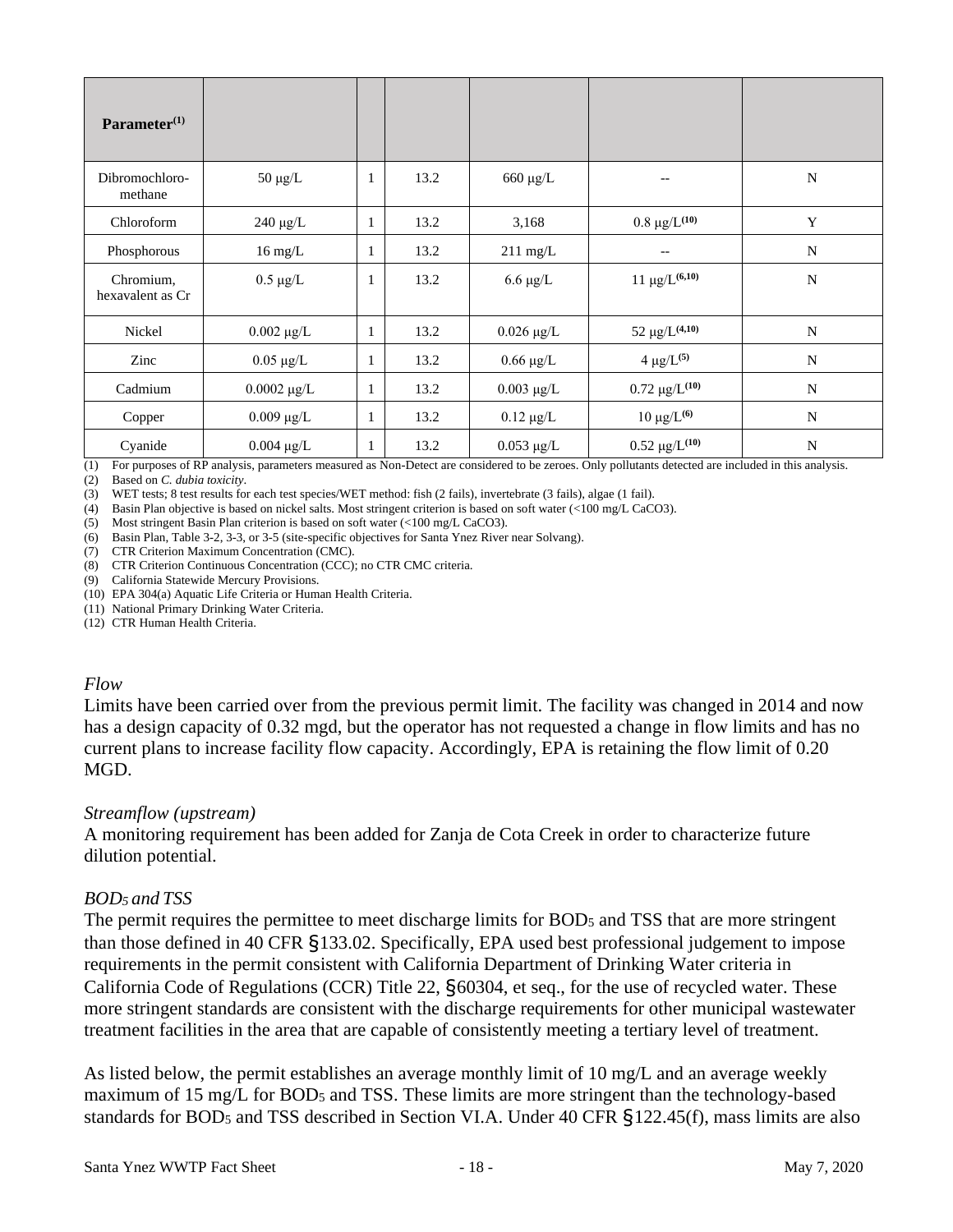required for BOD<sup>5</sup> and TSS. Based on the facility flow limit, mass-based limits are included in the permit.

#### BOD<sup>5</sup>

Concentration-based Limits 30-day average  $-10$  mg/L 7-day average  $-15$  mg/L

#### Mass-based Limits

30-day average –  $(10 \text{ mg/L})(0.20 \text{ MGD})(8.345 \text{ conversion factor}) = 17 \text{ lbs/day}$ 7-day average –  $(15 \text{ mg/L})(0.20 \text{ MGD})(8.345 \text{ conversion factor}) = 25 \text{ lbs/day}$ 

## TSS

Concentration-based Limits 30-day average  $-10$  mg/L 7-day average  $-15$  mg/L

Mass-based Limits

30-day average –  $(10 \text{ mg/L})(0.35 \text{ MGD})(8.345 \text{ conversion factor}) = 17 \text{ lbs/day}$ 7-day average –  $(15 \text{ mg/L})(0.35 \text{ MGD})(8.345 \text{ conversion factor}) = 25 \text{ lbs/day}$ 

## *Settleable Solids*

EPA established a settleable solids TBEL. Technology-based treatment requirements may be imposed on a case-by-case basis under Section 402(a)(1) of the CWA, to the extent that EPA-promulgated effluent limitations are inapplicable. In other words, the regulation at 40 CFR §125.3(c)(2) allows the permit writer to consider the appropriate technology for the category or class of point sources and any unique factors relating to the applicant.

#### *Turbidity*

EPA is removing the effluent limit for turbidity, as there is no reasonable potential to exceed the water quality objective.

#### *Total Coliform Bacteria*

The permit requires the permittee to meet discharge limits for total coliform bacteria based on objectives for municipal supply. Limits have been exceeded during the previous permit term, which indicates reasonable potential to exceed those limits. EPA is retaining the previous effluent limit as 2.2 MPN/100mL as a daily maximum.

#### *Ammonia*

Treated and untreated domestic wastewater may contain levels of ammonia that are toxic to aquatic organisms. Ammonia is converted to nitrate during biological nitrification process, and then nitrate is converted to nitrogen gas through biological denitrification process. The Basin Plan requires that the discharge of wastes shall not cause concentrations of unionized ammonia to exceed 0.025 mg/L in all inland surface waters. Effluent limitations have been carried over from the previous permit.

#### *Dissolved Oxygen*

The Basin Plan requires dissolved oxygen to not be reduced below 5.0 mg/l at any time for all inland surface waters. The analysis indicates no reasonable potential for violations of the water quality objective, and the limit for biological oxygen demand will also address dissolved oxygen. Accordingly, the limit has been removed.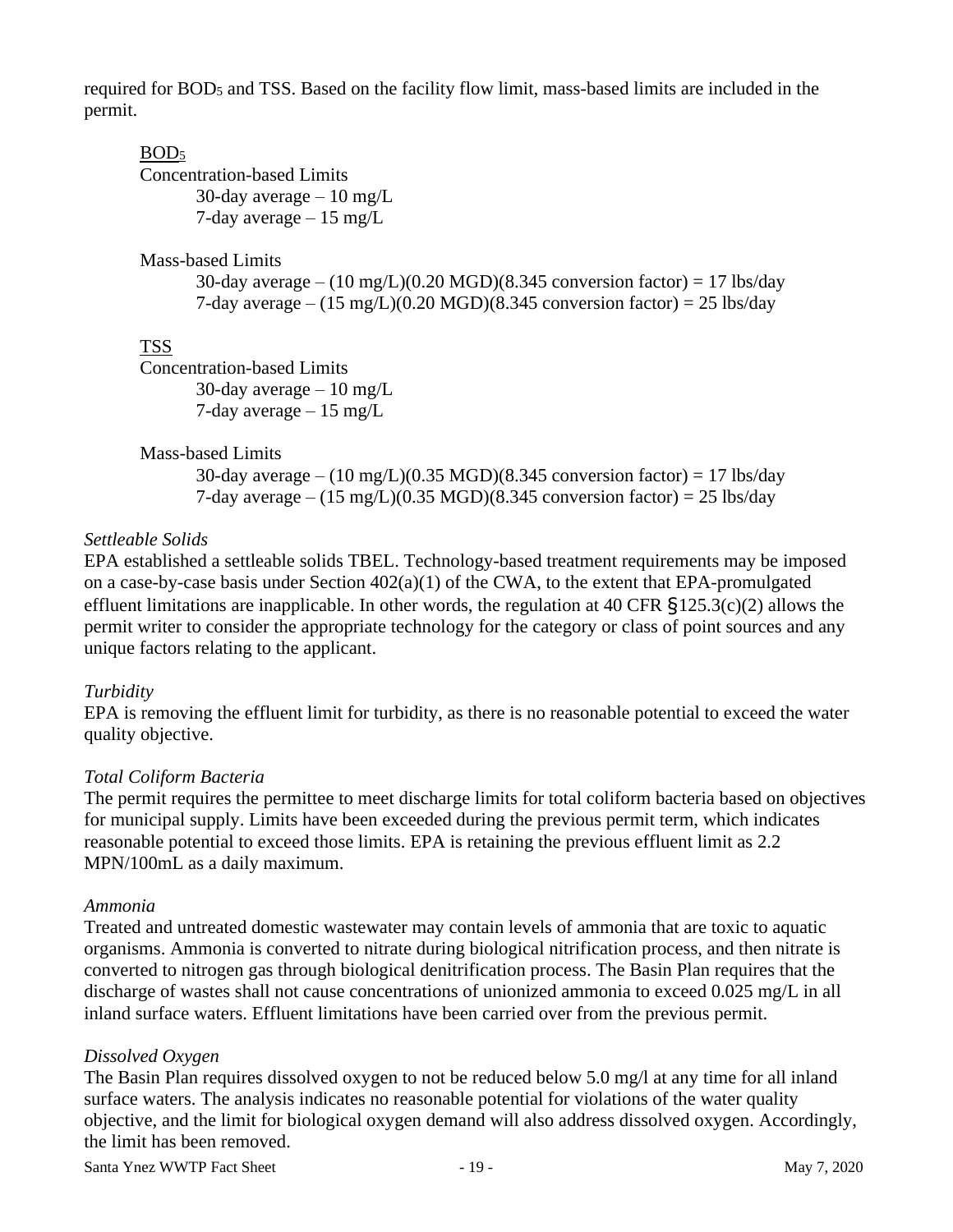## *pH*

The Basin Plan requires that pH values not be depressed below 7.0 in any inland surface water. It also requires pH values to not be raised above 8.3 to be protective of most beneficial uses in the receiving water. WQBELs have been established accordingly, carried over from the previous permit.

#### *Total Dissolved Solids*

The effluent limits have been changed from the previous permit. For the previous permit, EPA conducted a third-order polynomial regression to model the correlation between TDS concentration in the effluent and TDS concentration in the creek as it leaves the Reservation ( $R^2$ =0.541), concluding that an effluent concentration of 1,170 mg/L corresponded to a downstream concentration of 700 mg/l, the water quality objective for Solvang. The WQBEL was set at 1,000 mg/L, because the average concentration of TDS in effluent in 2013 (1,050 mg/l) suggested reasonable potential to exceed the water quality objective even with the potential dilution.

Since 2014, however, upstream changes to Zanja de Cota Creek have reduced surface flows; thus, the previous analysis considering the potential for dilution is no longer appropriate. This is particularly relevant since groundwater recharge of the shallow, perched groundwater basin, used as a water supply, is an important beneficial use of the surface waters. Moreover, TDS concentrations in the effluent have continued to increase, with a monthly average value of 1,183 mg/L since 2014; concentrations greater than 1,000 mg/L exceed the tolerance levels for *C. dubia* and could potentially contribute to further toxicity exceedances. Accordingly, using best professional judgement to incorporate these considerations and current performance, EPA is establishing an effluent limitation of 700 mg/L, corresponding to the surface water objective for the Santa Ynez River near the facility. The objective for TDS is expressed as a running annual average, to account for seasonal variations.

A requirement to monitor TDS intake concentrations has been added.

#### *Sodium*

Sodium concentrations averaged 269 mg/L, and the maximum was 340 mg/L. These are well above the Basin Plan irrigation guidance of 60 mg/L. The permit establishes a WQBEL of 60 mg/L for sodium.

#### *Oil & Grease*

EPA considers Oil & Grease as a conventional pollutant pursuant to  $304(a)(4)$  of the CWA and 40 CFR 401.16. The Basin Plan indicates that waters shall not contain oils, greases, waxes, or other similar materials in concentrations that result in a visible film or coating on the surface of the water or on objects in the water that cause nuisance, or that otherwise adversely affect beneficial uses. Data has demonstrated that oil & grease is present in the applicant's effluent. Therefore, EPA is setting effluent limitations consistent with similar permits for secondary treatment facilities of 15 mg/l maximum daily and 10 mg/l average monthly, measured quarterly, which is carried over from the previous permit.

#### *Nitrate (as N)*

The Primary MCL for nitrate for protection of municipal and domestic use is 10 mg/L. EPA's Ambient Water Quality Criteria for the Protection of Human Health is also 10 mg/L for non-cancer effects. DDW adopted a Primary MCL of 10 mg/L for the sum of nitrate and nitrite (measured as N). Based on reasonable potential to exceed 10 mg/L, effluent limitations are established for nitrate plus nitrite (measured as N). Limits of 5 mg/L (daily maximum) and 7.5 mg/L (monthly average) are retained from the previous permit.

# *Phosphorus*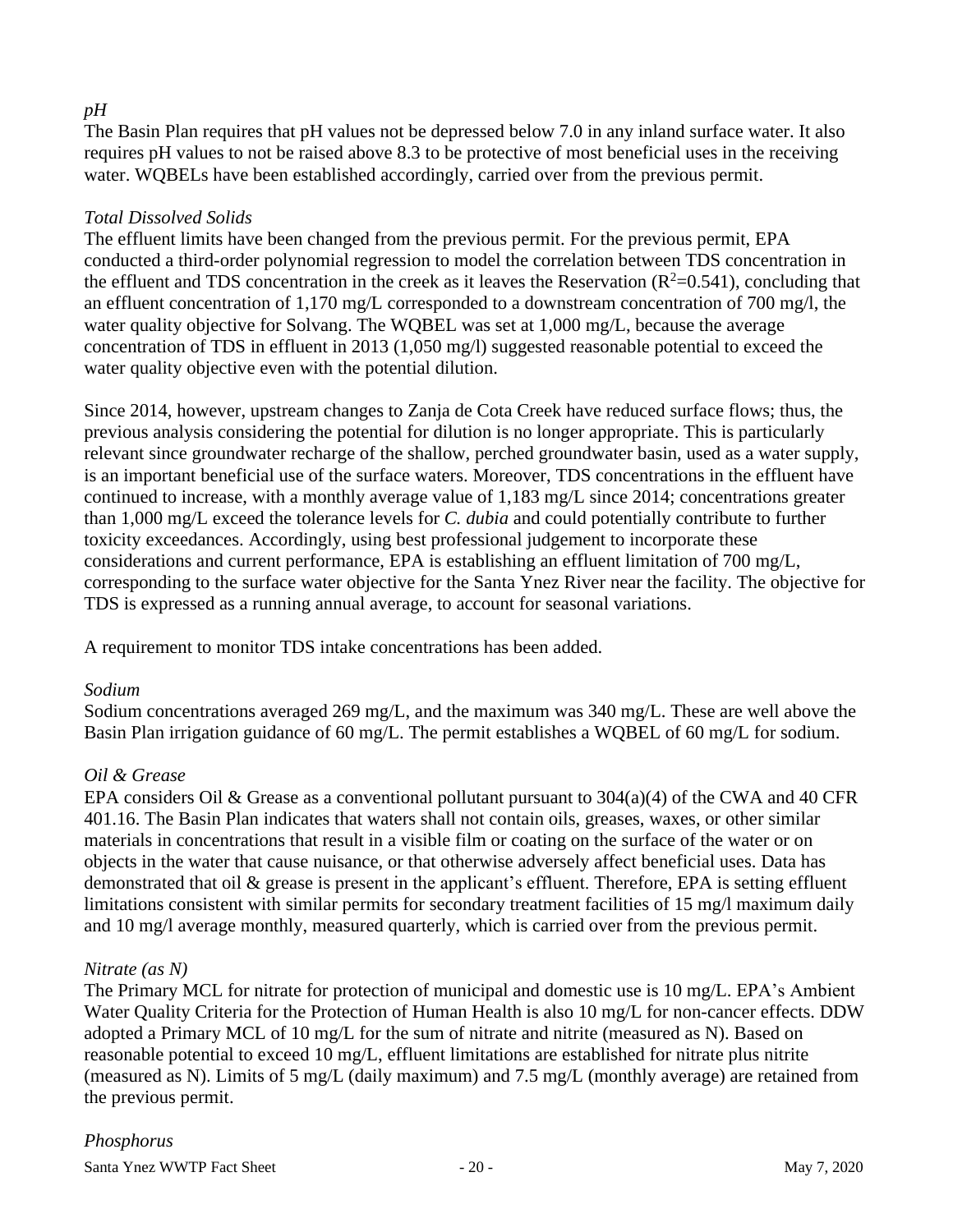No limit has been set at this time. Annual monitoring is required.

#### *Chronic Toxicity*

A chronic toxicity WQBEL of Pass ("0") for *Ceriodaphnia dubia* reproduction (EPA freshwater chronic WET method and the Test of Significant Toxicity (TST) statistical approach) and for *Selenastrum capricornutum* are established due to reasonable potential for chronic toxicity. *Ceriodaphnia* is the most sensitive of the WET test species, and *Selenastrum* will also address potential toxicity associated with cooling tower removal of scale with an algicide. Adding a WQBEL for a third species is not needed.

# *Turbidity*

Turbidity is not expected to exceed water quality objectives, so the previous limit has been removed. Basin Plan objectives are defined in units that are different than those in the permit; the measured effluent levels are low enough to account for differences in the units.

## *Total Coliform*

Total coliform limits were exceeded on more than one occasion; the previous limit is carried over in this permit.

## *Total Residual Chlorine*

Total residual chlorine was detected in the effluent. The maximum concentration was 8.8 μg/L, which suggests reasonable potential for daily maximum residual chlorine levels to exceed EPA 304(a) aquatic life criteria. Accordingly, a WQBEL of 11 μg/L, corresponding to the aquatic life criteria, is established whenever chlorine is used in the treatment process.

#### *Metals and Priority Pollutants*

Metals and other priority pollutants were largely undetected in the effluent sample. Chromium (hexavalent) nickel, zinc, cadmium, and copper were detected in the effluent, but in concentrations that do not indicate reasonable potential for exceeding the most stringent water quality objective, so no limits are established at this time.

Cyanide was detected in the effluent, but the concentration does not indicate reasonable potential to exceed EPA 304(a) aquatic life criteria, so no limits are set at this time. Dibromochloromethane was detected in the effluent, but no criteria exist for this compound, so no limits are set at this time.

Dichlorobromomethane and bromoform were both detected at levels that indicate reasonable potential to CTR human health criteria. WQBELs of 0.56 μg/L for dichlorobromomethane and 4.3 μg/L for bromoform are established in this permit. Chloroform detected in the effluent does indicate reasonable potential to exceed EPA 304(a) human health criteria; a WQBEL is not currently established for this advisory criterion.

# **D. Anti-Backsliding**

Section 402(o) and 303(d)(4) of the CWA and 40CFR 122.44(l)(1) prohibits the renewal or reissuance of an NPDES permit that contains effluent limits and permit conditions less stringent than those established in the previous permit, except as provided in the statute and regulation.

The permit removes previous limits for dissolved oxygen and turbidity. In accordance with the exception allowed in 40 CFR 122.44(l)(2)(i)(B)(1), the limits have been removed as a result of new information used in determining that these pollutants do not demonstrate reasonable potential to exceed water quality standards and no increase in flow is authorized. Other permit limits are equal to or more stringent than those in the previous permit.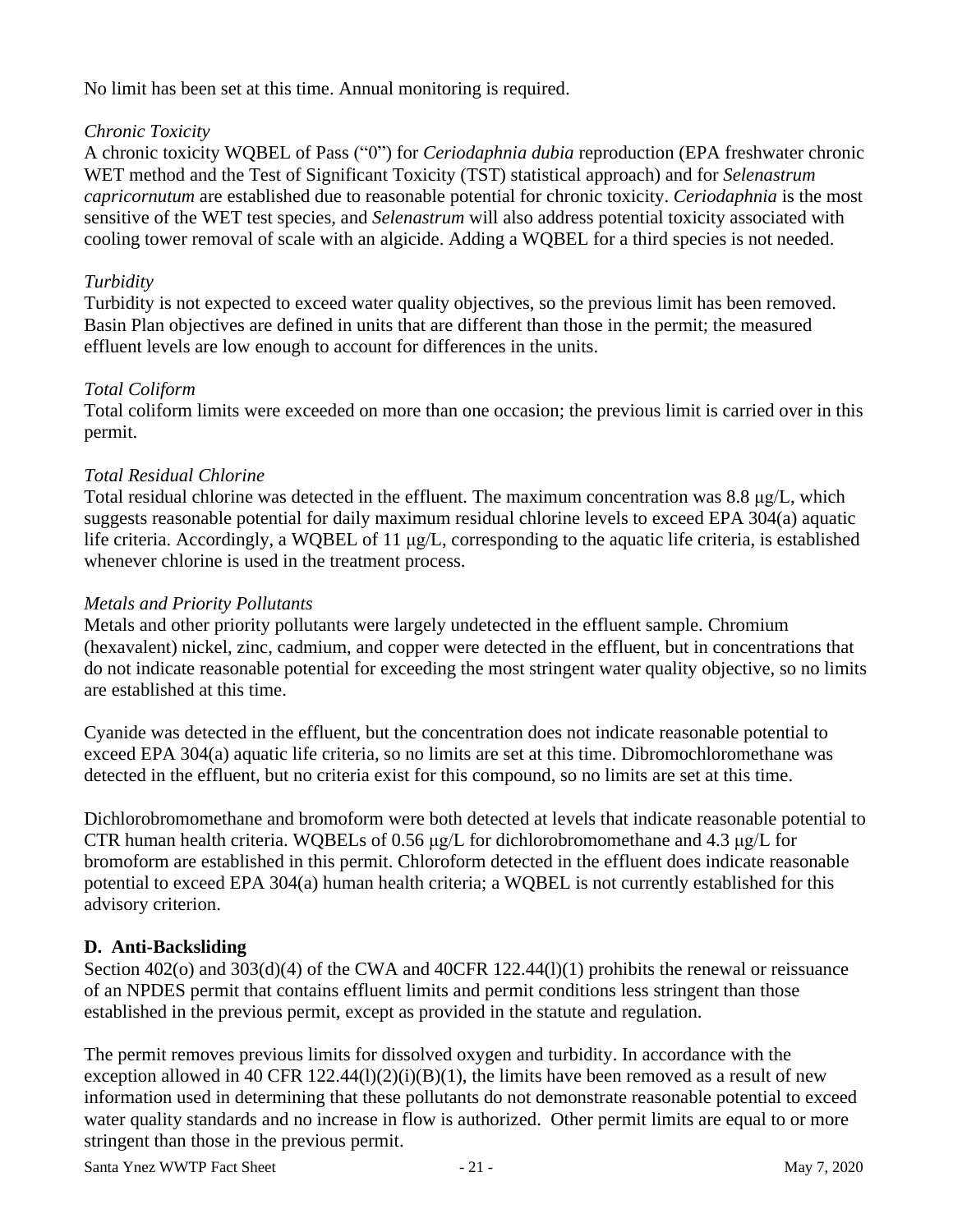## **E. Antidegradation Policy**

EPA's antidegradation policy under CWA Section 303(d)(4) and 40 CFR 131.12 require that existing water uses and the level of water quality necessary to protect the existing uses be maintained.

As described in this document, the permit establishes effluent limits and monitoring requirements to ensure that all applicable water quality standards are met. The permit does not include a mixing zone; therefore, these limits will apply at the end of pipe, without consideration of dilution in the receiving water. A priority pollutant scan has been conducted of the effluent, demonstrating that most pollutants will be discharged below detection levels. Limitations removed from the previous permit are for pollutants that do not demonstrate reasonable potential to exceed water quality standards. The permit does not allow for any changes in discharge volume, quality, or location from the previous permit. Additional effluent limitations are added for *C. dubia* and *S capricornutum* whole effluent toxicity. Limitations added for dichlorobromomethane, bromoform, chloroform, and total residual chlorine address the reasonable potential to exceed water quality criteria. Limits for TDS were lowered to address the lack of available dilution. Accordingly, the discharge is not expected to adversely affect receiving waterbodies or result in any degradation of water quality.

# **VII. NARRATIVE WATER QUALITY-BASED EFFLUENT LIMITS**

The Central Coast Basin Plan contains narrative water quality standards for pollutants applicable to the receiving water. Thus, the permit incorporates applicable narrative water quality standards.

# **VIII. MONITORING AND REPORTING REQUIREMENTS**

The permit requires monitoring for all pollutants or parameters where effluent limits have been established, at the minimum frequency specified. Additionally, where effluent concentrations of pollutant parameters are unknown or where data are insufficient to determine reasonable potential, monitoring may be required for pollutant parameters where effluent limits have not been established.

#### **A. Effluent Monitoring and Reporting**

The permit requires effluent monitoring to evaluate compliance with the permit conditions. The permittee shall perform all monitoring, sampling and analyses in accordance with the methods described in the most recent edition of 40 CFR 136, unless otherwise specified in the permit. All monitoring data shall be reported on monthly DMRs and submitted quarterly as specified in the permit. All DMRs are to be submitted electronically to EPA using NetDMR.

#### **B. Priority Toxic Pollutants Scan**

A Priority Toxic Pollutants scan shall be conducted during the fourth year of the five-year permit term to ensure that the discharge does not contain toxic pollutants in concentrations that may cause an exceedance of water quality standards. The permittee shall perform all effluent sampling and analyses for this scan in accordance with the methods described in the most recent edition of 40 CFR 136, unless otherwise specified in the permit or by EPA. 40 CFR 131.36 provides a complete list of Priority Toxic Pollutants.

#### **C. Whole Effluent Toxicity (WET) Testing**

Six WET test results indicated that chronic toxicity is present in the effluent discharge at unacceptable levels. Accordingly, this permit establishes a chronic WET WQBEL of Pass ("0") using the TST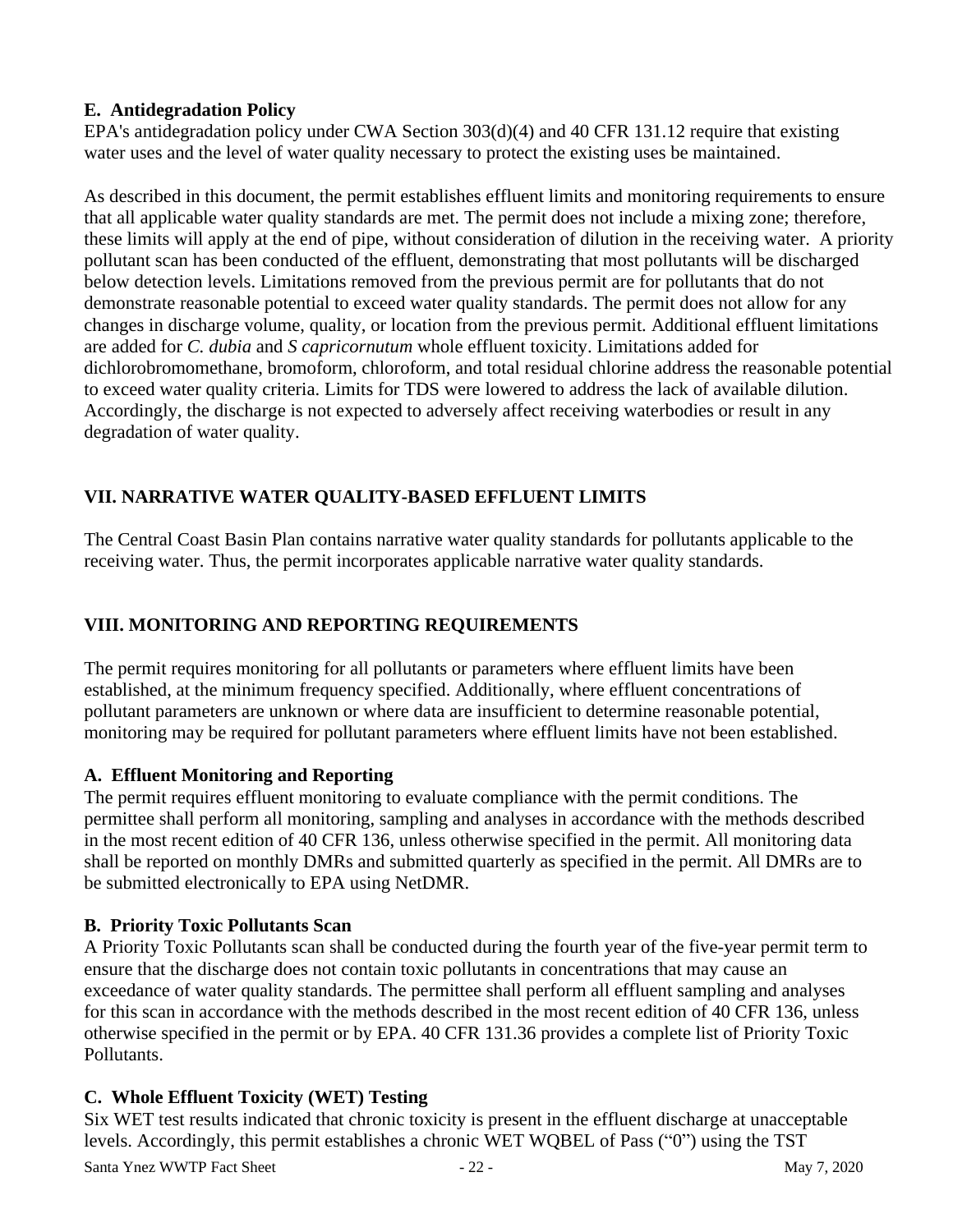statistical approach (see Part I, Table 1). The permit requires the permittee to conduct short-term chronic toxicity tests with the water flea, *Ceriodaphnia dubia* (survival and reproduction test) and the green alga, *Selenastrum capricornutum*. These maximum daily chronic WET limits provide high confidence that a discharge meeting these WQBELs is indeed achieving a long-run average Percent (%) Effect of < 25 for chronic toxicity (2010 TST Technical Document) and will protect the applicable narrative water quality standard for toxicity.

It is not protective to set a less stringent daily WET limit (40 CFR 122.44(d)(1)), or practicable to set a weekly or monthly WET limit (40 CFR 122.45(d)) because effluent monitoring for chronic toxicity is infrequent. Over the term of this permit, the daily WET limit for chronic toxicity using the TST statistical approach will protect aquatic life beneficial uses from unacceptable chronic toxicity with high confidence.

Aquatic life is a public resource protected in surface waters covered by the CWA. For scores of individual chemicals and compounds, chemical-specific concentration levels protective against toxicity to aquatic life have not been developed or set as water quality standards. These chemicals and compounds can eventually make their way into NPDES effluents and their receiving surface waters. When this happens, toxicity tests of effluents can demonstrate toxicity due to present, but unknown, toxicants (including possible synergistic and additive effects), signaling a water quality problem for aquatic life. Samples collected from the effluent and tested for toxicity in a laboratory using EPA's WET methods are used to determine if the effluent causes toxicity to aquatic organisms, providing evidence of whether CWA requirements protecting aquatic life from toxicity are met in surface waters receiving the NPDES discharge.

EPA's WET methods are systematically-designed instructions for laboratory experiments that expose sensitive life stages of test species (e.g., a fish, an invertebrate, and an algae) to both an NPDES effluent sample and a negative control sample. During the test, each exposed organism may show a difference in biological response between the control and the test sample. Undesirable biological responses include eggs that are not fertilized; early life stages that grow too slowly or abnormally; or other effects, including death. The different biological responses of the organisms in the effluent group and the organisms in the control group are summarized using common descriptive statistics (e.g., means, standard deviations, coefficients of variation), which are then compared using an applicable inferential statistical approach (i.e., hypothesis testing or point estimate model) specified in the NPDES permit. The chosen statistical approach for this permit is compatible with both the experimental design of EPA's WET method and the applicable toxicity water quality standard. Based on the statistical comparison used by the TST statistical approach, a toxicity test will demonstrate if the effluent is unacceptably toxic.

Following 40 CFR 122.44(d)(1) and guidance for determining reasonable potential in Chapter 3 of the EPA TSD, Chapter 2 in *EPA Regions 8, 9 and 10 Toxicity Training Tool* (January 2010), and Appendix E in *National Pollutant Discharge Elimination System Test of Significant Toxicity Implementation Document* (EPA 833-R-10-003, 2010), reasonable potential for chronic toxicity has been established for this discharge and WQBELs for *Ceriodaphnia dubia* reproduction, TRC, and Total Ammonia have been established in the permit.

The TST's null hypothesis for chronic toxicity (H<sub>o</sub>) is: In-stream Waste Concentration (IWC) mean response (100% effluent)  $\leq$  0.75 Control mean response. The TST's alternative hypothesis is (H<sub>a</sub>): IWC mean response (100% effluent) > 0.75 Control mean response. Results obtained from a single chronic toxicity test are analyzed using the TST approach, and an acceptable level of chronic toxicity is demonstrated by statistically rejecting the null hypothesis. For each chronic toxicity test, the permittee is required to report Pass ("0") or Fail ("1") on the DMR form. Pass ("0") constitutes rejection (i.e.,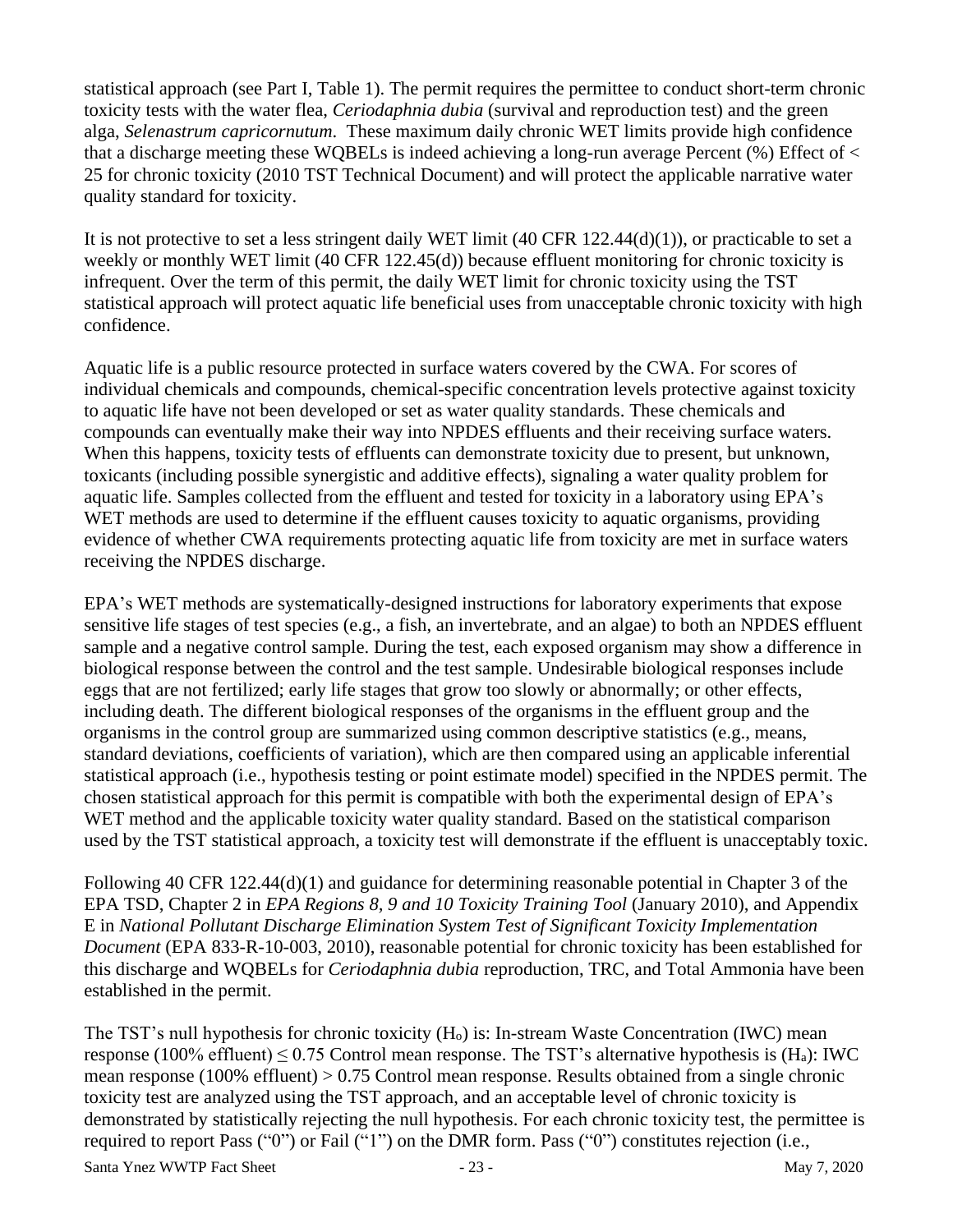statistical fail) and Fail "1" constitutes non-rejection (i.e., statistical pass) of the TST null hypothesis (H<sub>o</sub>), at the required IWC (i.e., IWC mean response (100% effluent)  $\leq 0.75 \times$  Control mean response). This is determined by following the instructions in *National Pollutant Discharge Elimination System Test of Significant Toxicity Implementation Document* (EPA 833-R-10-003, 2010), Appendix A.

For NPDES samples for WET testing, the sample hold time begins when the 24-hour composite sampling period is completed (or the last grab sample in a series of grab samples is taken) and ends when WET testing with the sample begins (i.e., initiation of WET test). 40 CFR 136.3(e) states that the WET method's 36-hour hold time cannot be exceeded unless a variance of up to 72-hours is authorized by EPA.

# **IX. SPECIAL CONDITIONS**

## **A. Biosolids**

Standard requirements for the monitoring, reporting, recordkeeping, and handling of biosolids in accordance with 40 CFR Part 503 are incorporated into the permit. The permit also includes, for dischargers who are required to submit biosolids annual reports, including major POTWs that prepare sewage sludge and other facilities designated as "Class 1 sludge management facilities," electronic reporting requirements. Permittees shall submit biosolids annual reports using EPA's NPDES Electronic Reporting Tool ("NeT") by February 19<sup>th</sup> of the following year. This facility ships sludge offsite to Engel & Gray Inc. in Santa Maria, CA. The receiver achieves class A pathogen reduction using aerobic processes plus raised temperature. Standard requirements for the monitoring, reporting, recordkeeping, and handling of biosolids in accordance with 40 CFR Part 503 are incorporated into the permit.

#### **B. Pretreatment**

No nondomestic facilities discharge pollutants that pass through or interfere with the operations of this POTW or are otherwise subject to pretreatment standards. Accordingly, EPA has not incorporated any pretreatment requirements into this permit.

#### **C. Capacity Attainment and Planning**

The permit requires that a written report be filed within ninety (90) days if the average dry-weather wastewater treatment flow for any month exceeds 90 percent of the annual dry weather design capacity of the waste treatment and/or disposal facilities.

# **D. Development and Implementation of Best Management Practices**

The permittee shall develop and implement BMPs for pollution prevention. Pursuant to 40 CFR 122.44(k)(4), EPA may impose Best Management Practices (BMPs) which are "reasonably necessary…to carry out the purposes of the Act." The pollution prevention requirements or BMPs in the permit operate as technology-based limitations on effluent discharges that reflect the application of Best Available Technology and Best Control Technology. Thus, the permit requires that the permittee develop (or update) and implement a Pollution Prevention Plan with appropriate pollution prevention measures or BMPs designed to prevent pollutants from entering Zanja de Cota Creek and other surface waters while performing normal processing operations at the facility.

# **E. TRE/TIE Process for Whole Effluent Toxicity**

Within 90 days of the permit effective date, the permittee shall prepare and submit a copy of their Initial Investigation TRE Workplan (1-2 pages) for chronic toxicity to EPA for review. If effluent toxicity is demonstrated based on chronic WET test results, as specified by the WET conditions of this permit, the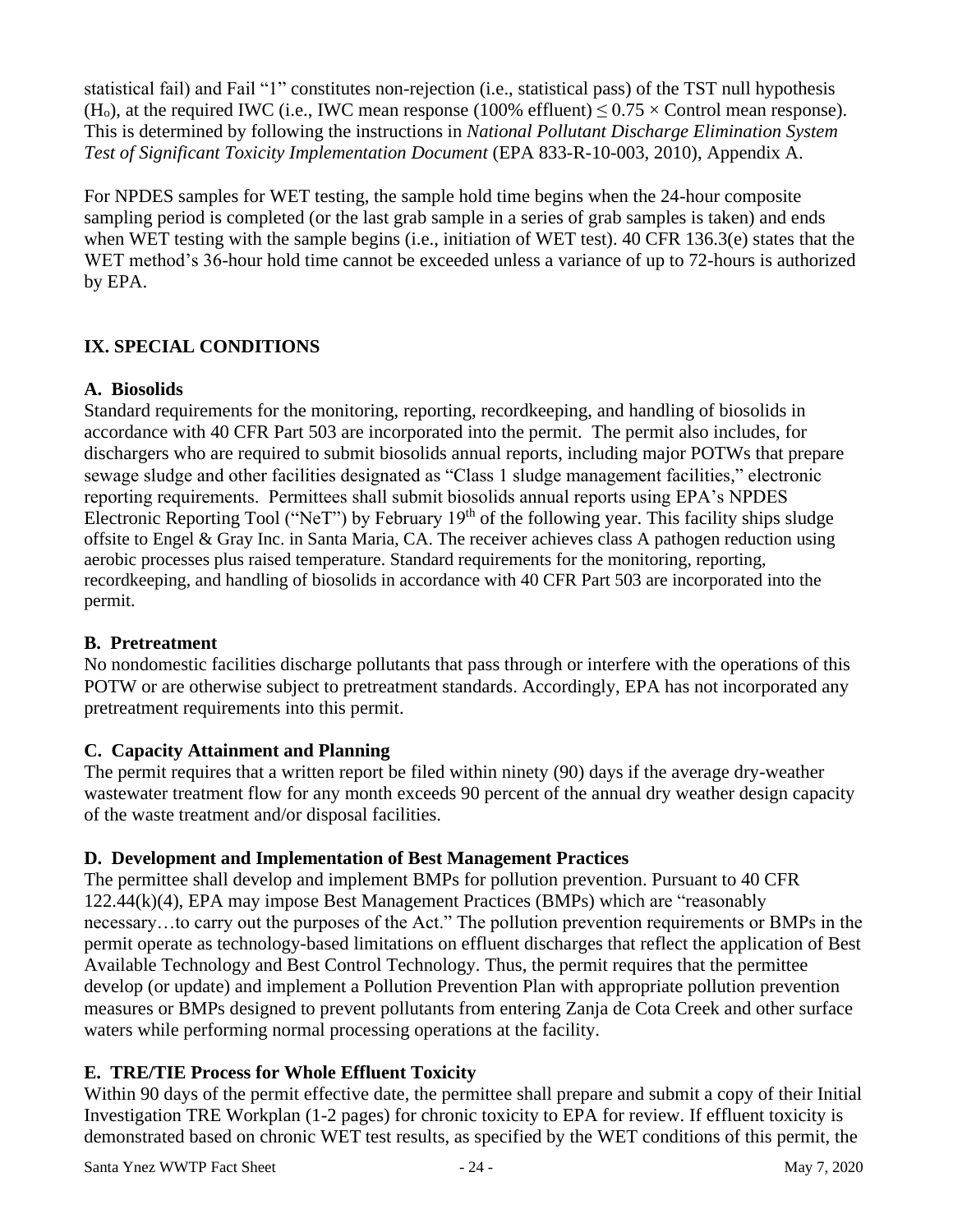permittee is required to: conduct accelerated effluent monitoring for chronic toxicity and implement their Initial Investigation TRE Workplan; develop and implement a detailed TRE Workplan; and conduct a TRE.

# **F. Asset Management**

40 CFR 122.41(e) requires permittees to properly operate and maintain all facilities and systems of treatment and control which are installed or used by the permittee to achieve compliance with the conditions of this permit. Asset management planning provides a framework for setting and operating quality assurance procedures and ensuring the permittee has sufficient financial and technical resources to continually maintain a targeted level of service. Asset management requirements have been established in the permit to ensure compliance with the provisions of  $40$  CFR  $122.41(e)$ .

# **X. OTHER CONSIDERATIONS UNDER FEDERAL LAW**

#### **A. Consideration of Environmental Justice**

EPA conducted a screening level evaluation of environmental justice (EJ) vulnerabilities in the community posed to residents in the vicinity of the permitted POTW using EPA's EJSCREEN tool [\(https://www.epa.gov/ejscreen\)](https://www.epa.gov/ejscreen). The purpose of the screening is to identify areas disproportionately burdened by pollutant loadings and to consider demographic characteristics of the population living near the discharge when drafting permit conditions.

On May 15, 2019, EPA conducted an EJSCREEN analysis of the community near the vicinity of the outfall. Of the 11 environmental indicators screened through EJSCREEN, the evaluation found no elevated indicator scores for the following factors:

- $\bullet$  PM 2.5
- Ozone
- NATA Diesel PM
- NATA Cancer Risk
- NATA Respiratory HI
- Traffic Proximity
- Lead Paint Indicator
- Superfund Proximity
- RMP Proximity
- Hazardous Waste Proximity
- Wastewater Discharge Indicator

EPA also considers the characteristics of the wastewater treatment facility operation and discharges, and whether those discharges pose exposure risks that the NPDES permit needs to further address. EPA found no evidence to indicate the treatment facility discharge poses a significant risk to residents. EPA concludes that the facility is unlikely to contribute to any EJ issues. Furthermore, EPA believes that by implementing and requiring compliance with the provisions of the Clean Water Act, which are designed to ensure full protection of human health, the permit is sufficient to ensure the effluent discharges do not cause or contribute to human health risk in the vicinity of the facility.

#### **B. Impact to Threatened and Endangered Species**

Section 7 of the Endangered Species Act of 1973 (16 U.S.C. § 1536) requires federal agencies to ensure that any action authorized, funded, or carried out by the federal agency does not jeopardize the continued existence of a listed or candidate species, or result in the destruction or adverse modification of its habitat.

On May 17, 2019, EPA downloaded from the U.S. Fish and Wildlife's (FWS) Information for Planning and Consultation (IPaC) Web site [\(https://ecos.fws.gov/ipac/\)](https://ecos.fws.gov/ipac/) a list of threatened and endangered species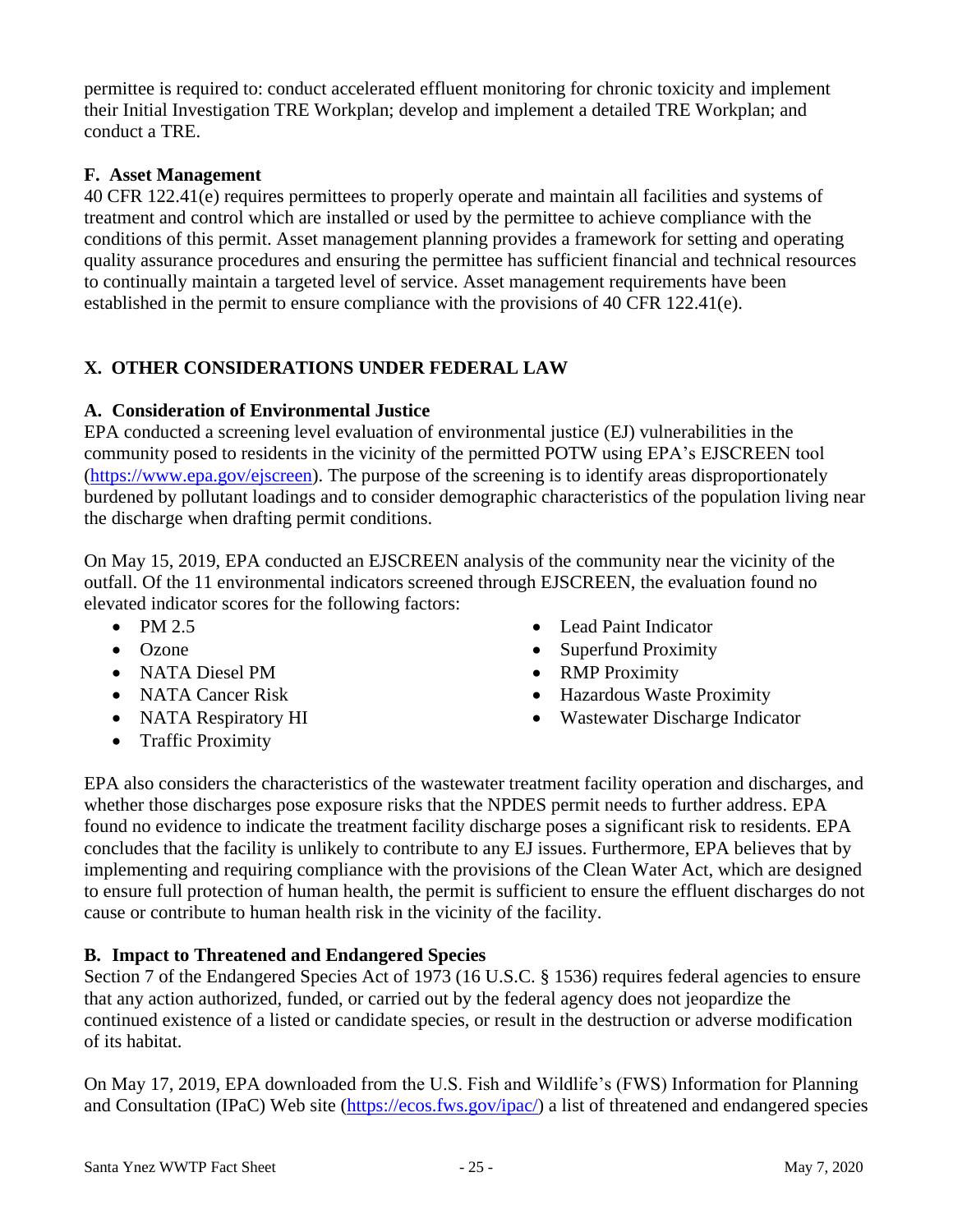near the facility and the discharge point to Zanja de Cota Creek, as well as other information relevant to a consultation. EPA also communicated directly with the Ventura, California FWS Office.

| <b>Status</b> | <b>Species/Listing Name</b>                                 | <b>Notes</b>                    |
|---------------|-------------------------------------------------------------|---------------------------------|
| E             | Least Bell's Vireo Vireo bellii pusillus                    | Not within critical habitat.    |
| E             | Southwestern Willow Flycatcher (Empidonax traillii extimus) | Not within critical habitat.    |
|               | California Red-legged Frog Rana draytonii                   | Not within critical habitat.    |
|               | Vernal Pool Fairy Shrimp Branchinecta lynchi                | Not within critical habitat.    |
| E             | Gambel's Watercress Rorippa gambellii                       | No designated critical habitat. |
| E             | Marsh Sandwort Arenaria paludicola                          | No designated critical habitat. |

IPaC provided the following list  $(E = \text{endanged}, T = \text{thread})$ :

Although critical habitat for the California Red-Legged frog includes portions of the upper Santa Ynez River, the Zanja de Cota Creek and lower Santa Ynez River (below Lake Cachuma) are not included as part of the species' critical habitat. Additionally, three studies by the Chumash Environmental Office conducted in 2000, 2003 and 2008/2009 all indicated the complete absence of the California Red-Legged Frog from the east and west forks of the Zanja de Cota Creek. These studies were conducted in accordance with the standard methods used for a protocol level study according to the United States Fish and Wildlife Service guidance. No standing ponds or water exist at the facility or the nearby property. Thus, the California Red-Legged frog is not believed to be present in the Zanja de Cota Creek, beyond speculative incidental contact.

Critical habitat for the vireo does not extend to the lower Santa Ynez River, while critical habitat for the flycatcher begins near Buellton, approximately 5 miles downstream of the Zanja de Cota Creek's confluence with the Santa Ynez River. The Least Bell's vireo and Southwestern Willow flycatcher are not believed to be present in the Zanja de Cota Creek, beyond speculative incidental contact.

The effluent from the discharger into Zanja de Cota Creek does not have any nexus with regional vernal pools. Therefore, the Vernal Pool fairy shrimp is not believed to be impacted by the discharge.

The two plant species are found exclusively in freshwater marshes and occasionally brackish marshes: thus, Gambel's watercress and Marsh Sandwort are not believed to be present in the freshwater Zanja de Cota Creek.

The permit authorizes the discharge of tertiary treated sanitary wastewater into Zanja de Cota Creek which, as outlined above, is not habitat for threatened and endangered species. The permit contains provisions for monitoring conventional pollutants, toxic chemicals, and nonconventional pollutants, in compliance with Federal requirements and California Water Quality Standards. Requirements are written to ensure an appropriate level of effluent quality that is protective of beneficial uses of the Creek, including wildlife, as well as rare, threatened, and endangered species habitat.

In considering all the information available, EPA believes that the discharge will have "no effect" on any of these listed species or critical habitat. EPA provided copies of the draft fact sheet and the draft permit to the USFWS during the public notice period.

#### **C. Impact to Coastal Zones**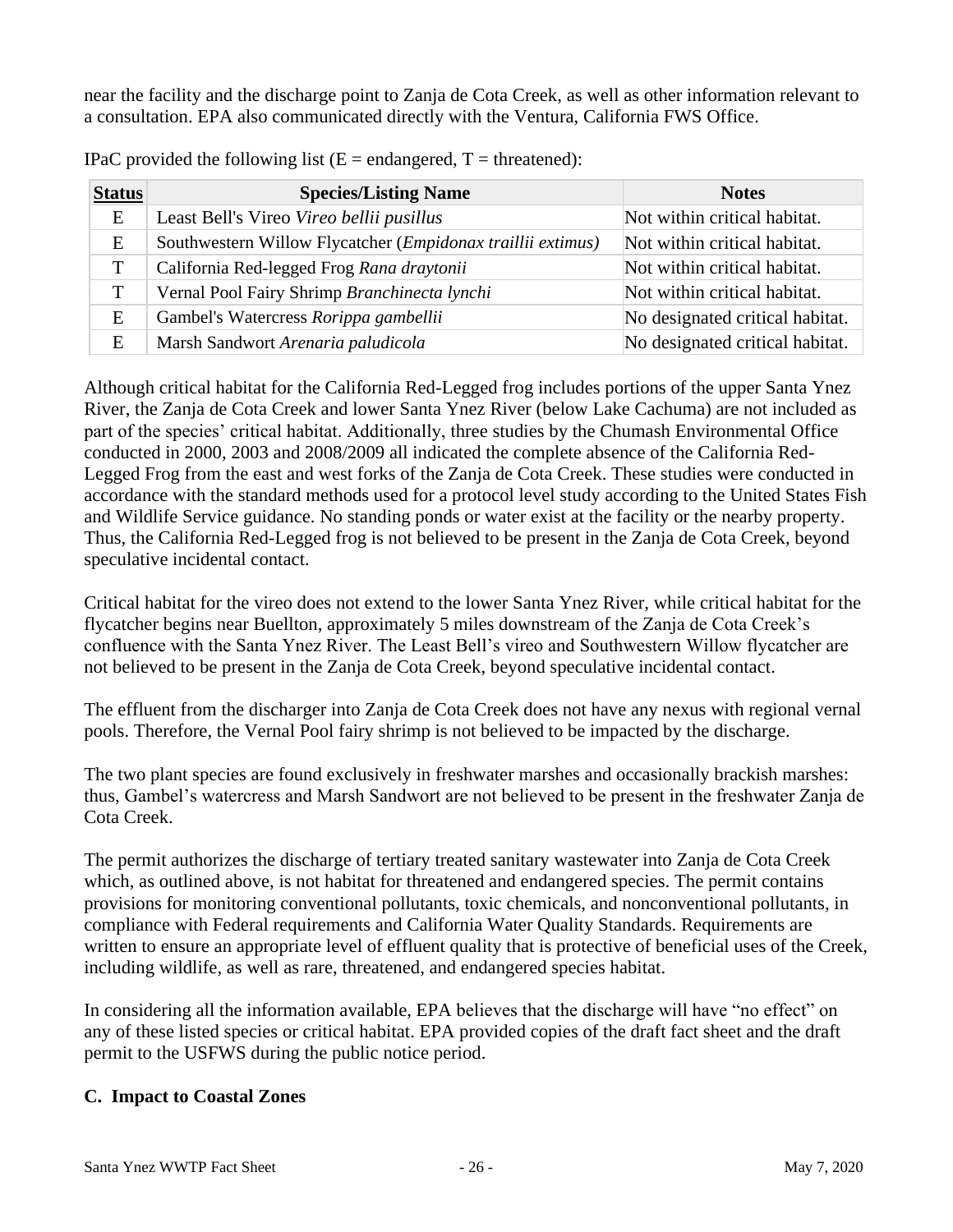The Coastal Zone Management Act (CZMA) requires that Federal activities and licenses, including Federally permitted activities, must be consistent with an approved state Coastal Management Plan (CZMA Sections 307(c)(1) through (3)). Section 307(c) of the CZMA and implementing regulations at 40 CFR 930 prohibit EPA from issuing a permit for an activity affecting land or water use in the coastal zone until the applicant certifies that the proposed activity complies with the State (or Territory) Coastal Zone Management program, and the State (or Territory) or its designated agency concurs with the certification.

The permit does not affect land or water use in the coastal zone.

#### **D. Impact to Essential Fish Habitat**

The 1996 amendments to the Magnuson-Stevens Fishery Management and Conservation Act (MSA) set forth new mandates for the National Marine Fisheries Service, regional fishery management councils and other federal agencies to identify and protect important marine and anadromous fish species and habitat. The MSA requires Federal agencies to determination whether Federal actions may adversely impact Essential Fish Habitat (EFH).

The permit contains technology-based effluent limits and numerical and narrative water quality-based effluent limits as necessary for the protection of applicable aquatic life uses. The permit does not directly discharge to areas of essential fish habitat. Thus, EPA has determined that the permit will not adversely affect essential fish habitat.

#### **E. Impact to National Historic Properties**

Section 106 of the National Historic Preservation Act (NHPA) requires federal agencies to consider the effect of their undertakings on historic properties that are either listed on, or eligible for listing on, the National Register of Historic Places. Pursuant to the NHPA and 36 CFR §800.3(a)(1), EPA has determined that issuing this NPDES permit does not have the potential to affect any historic properties or cultural properties. As a result, Section 106 does not require EPA to undertake additional consulting on this permit issuance.

#### **F. Water Quality Certification Requirements** (40 CFR 124.53 and 124.54)

This permit is being issued by EPA and there is no corresponding State, Territory, or Tribal jurisdiction for the discharge location, therefore EPA will be deemed to have waived certification prior to the final issuance of the permit. Any persons interested in commenting on this were provided an opportunity to do so during the public comment period for the draft permit.

# **XI. STANDARD CONDITIONS**

#### **A. Reopener Provision**

In accordance with 40 CFR 122 and 124, this permit may be modified by EPA to include effluent limits, monitoring, or other conditions to implement new regulations, including EPA-approved water quality standards; or to address new information indicating the presence of effluent toxicity or the reasonable potential for the discharge to cause or contribute to exceedances of water quality standards.

#### **B. Standard Provisions**

The permit requires the permittee to comply with EPA Region 9 Standard Federal NPDES Permit Conditions.